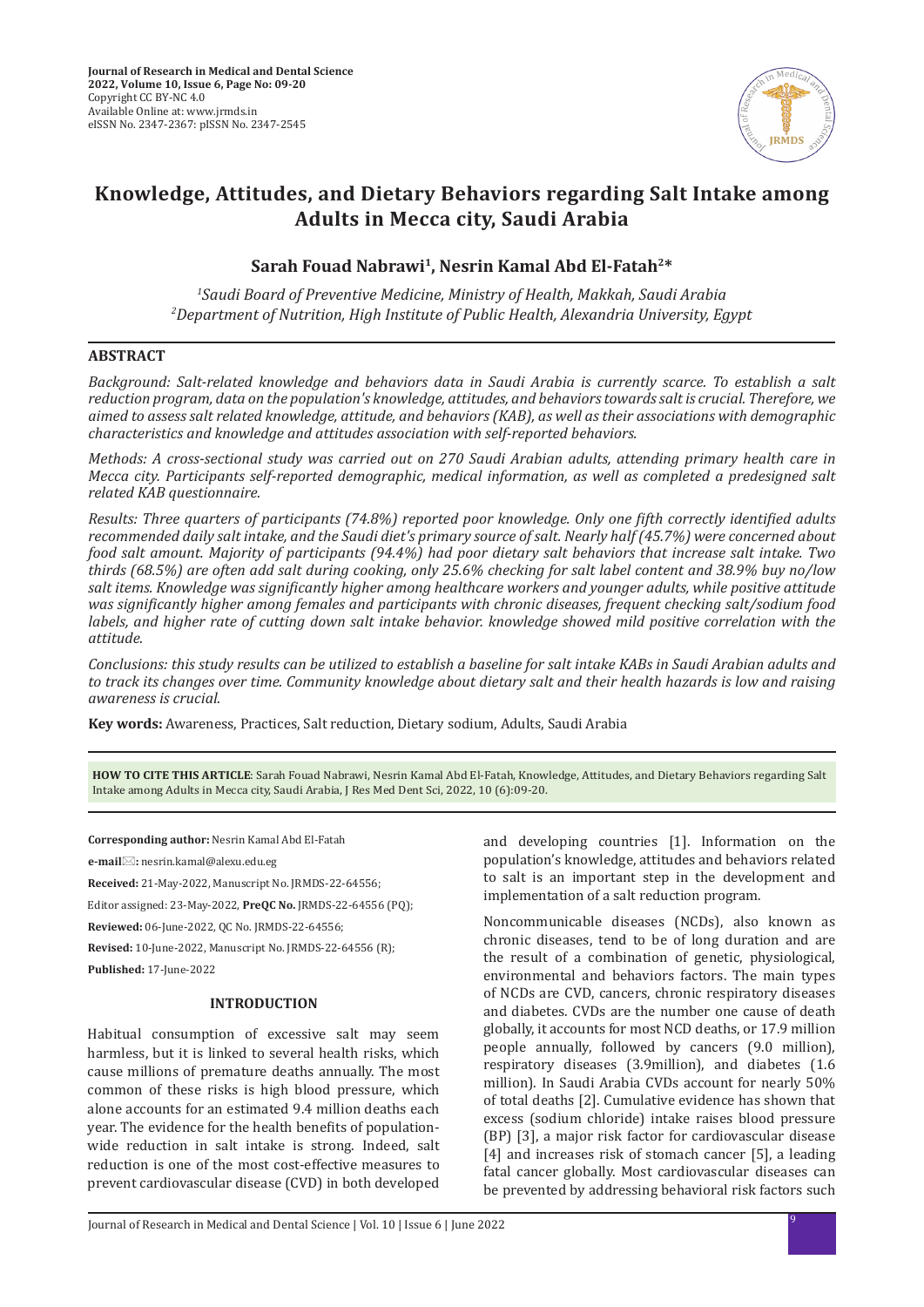as tobacco use, salt intake, unhealthy diet and obesity, and physical inactivity using population-wide strategies.

People worldwide consume significantly more salt than they should. On average, people consume around 10 grams of salt per day globally. In the Eastern Mediterranean Region (EMR) current salt intakes are very high, with an average intake of > 12 g per person per day in most countries, this is around double of WHO's recommended level from all sources, including processed foods, ready-made meals and added salt when we prepare food at home [5-7]. WHO recommends intake less than 5 grams or under one teaspoon per day and for children aged 2 to 15 years WHO recommend even less salt than this, adjusted to their energy requirements for growth. Similarly, studies conducted in Saudi Arabia highlighted the problem of high sodium intake in the different region such as Aljouf region [8] and Eastern region [9]. This is likely to relate to the changing dietary habits in the Saudi community in recent years, including the practice of eating out, and the consumption of highly processed food and high-energy snacks [10]. In 2015, bread was confirmed to be the primary source of salt in the diets of individuals in the Gulf countries including. All these dietary habits were found to be associated with high dietary salt intake [11]. The main source of sodium in our diet is salt. The report of a joint WHO/FAO Expert Consultation on 'Diet, Nutrition and the Prevention of Chronic Diseases' recommends that sodium intake for adults should be  $\langle 2 \rangle$  g/day (equal to 5 g of salt) [3]. Controlling the threat that salt poses to public health is a challenge facing developed and developing countries alike.

Lowering salt consumption is a practical action, which can save lives, prevent related diseases and reduce health-care costs for governments and individuals [3]. The overall goal of the global salt reduction push is a 30% relative reduction in average population salt intake towards the WHO-recommended level. This is the only nutrition-specific target and a core component of the Global Action Plan for the Prevention and Control of Noncommunicable Diseases 2013−2020, which aims to achieve a 25% reduction in premature mortality from avoidable noncommunicable diseases (NCDs) by 2025. The number of countries that are acting on salt reduction is increasing, but further action is critical to reduce the health consequences of eating too much salt. An important step in the development and implementation of a salt reduction program is to collect information on population salt intake; community knowledge, attitudes and behaviors related to salt use; and the sources of salt in the diet. Dietary salt studies on KAB assessed population knowledge of dietary salt recommendations, food sources, and diseases linked to high salt intake; attitudes toward salt reduction, health and salt intake concerns; and behaviors related to adding salt during cooking and at the table, as well as food purchasing decisions [12].

A metanalysis across twelve high income countries reported low KAB related to dietary salt intake [12]. Recent studies conducted in Oman, Sharjah, and Jordan recommended improving salt-related knowledge through health promotion campaigns [13-15]. Individuals are often unaware of the detrimental effects of salt on health and the Eastern Mediterranean Region including Saudi Arabia; is not an exception where the majority of salt consumed is hidden in processed foods [8-16]. There is currently a scarcity of information in Saudi Arabia about salt-related knowledge and behaviors. Hanbazaza et al. [17] Salt-related knowledge is limited and not linked to practices related to salt intake in Saudi adults.

These data are essential for planning a program that will target the area of greatest weakness in a country and which will have the greatest impact in terms of health and investment. There is, therefore, an obvious need for better understanding of the knowledge, attitudes and behaviors related to salt use in our community so that comprehensive public health interventions can be planned and implemented and thereby reduce dietary sodium intake and decrease the burden of cardiovascular diseases. To the best of our knowledge there have been no previous research studied the knowledge, attitudes and behaviors related to salt intake among Saudi Arabian population in mecca city. But these are all important questions that should be assessed. To study this gap in the literature, we aimed to determine knowledge, attitude and behaviors related to salt intake and health, KAB demographic patterns and to investigate the association of knowledge and attitudes with selfreported salt-related behaviors among Saudi Arabian adults in Mecca city.

#### **SUBJECTS AND METHODS**

## **Design and study population**

This cross-sectional study was conducted between October 1st and 28th 2021, on male and female adult (≥18) attending primary health care in Mecca city, Saudi Arabia. Using EPI-INFO 2002 software, a minimum required sample of 267 samples was determined, according to a previous study reported by Nasreddine et al in Lebanon 2014, that demonstrated the percentage of persons who agree that high salt added to food is definitely worsen health (77.6 %) [18]. with a precision of 5%, confidence level of 95% and an error of 0.05. A multistage stratified random sampling technique was used. In Mecca city, there are 18 primary health care centers; three of them were selected randomly. Primary health care centers attendees were selected for interview using random numbers for each day of data collection following inclusion criteria until the sample size was met. It is noteworthy to mention that the response rate was almost 100%. Research Ethics Committee of Taif Health Affairs, Ministry of Health, Saudi Arabia approved this study (IRB. HAP-02-T-067, Number 165), and all necessary official approvals were fulfilled. All participants signed a written consent form before they answered questions and confidentiality was assured. Research was conducted in accordance with the Declaration of Helsinki.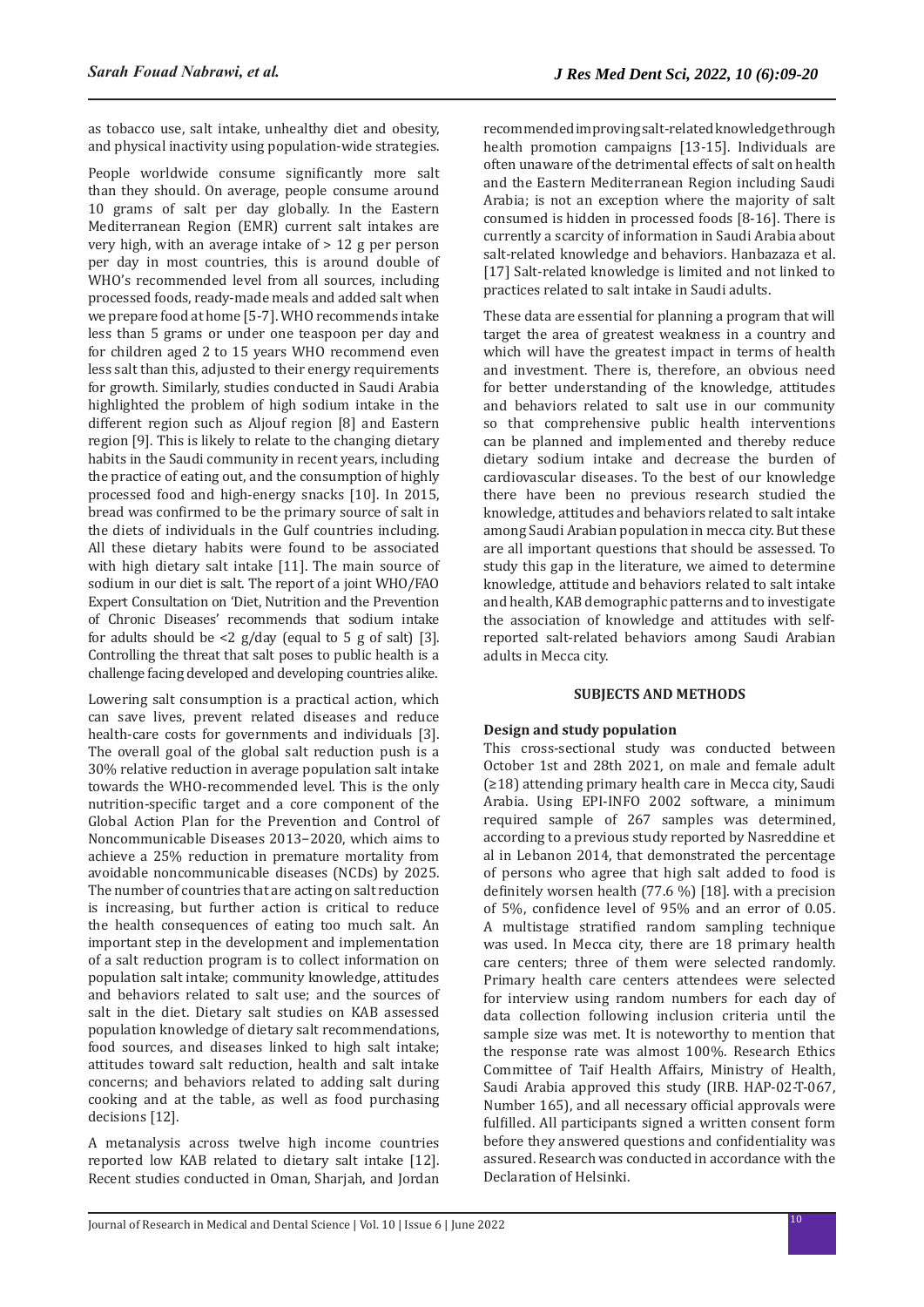## **Data collection and study instruments**

Participants self-reported demographic, medical information, as well as completed a predesigned questionnaire of knowledge, attitude, and behaviors (KAB) related to salt intake and health based on previously Published studies [18]. Few questions were added from another research [19]. Culture-specific modifications to examples of foods included in the questionnaire were done.

#### **Demographic and medical characteristics**

Demographic and medical characteristics were assessed including age; sex; marital status; education level; specialization in a health-related major; occupation; and income. In addition, history of chronic diseases and regular medications were collected. Participants also reported if they previously advised by a physician, nurse, or dietitian about the risks of a salt-rich diet and the need to moderate salt intake.

#### **Knowledge**

Assessment of knowledge was done by 34 questions related to dietary salt, which included relationship between high salt diet and overall health status (e.g., improves or worsens health) and can specific health conditions (e.g., high blood pressure, stroke, osteoporosis). In addition, the participants determined the relationship between salt and sodium, maximal limit for daily salt recommended for adults, main sources of salt in the Saudi Arabian diet, daily salt intake compares to the optimal amount recommended, and classified specific foods as high, medium, or low in salt/sodium. A score of (1) was given to the correct answer, and a score of (0) for wrong choice. The correct answer was reported beside each corrected choice. The total score on knowledge was calculated by combining correctly answered knowledge items of all knowledge questions (34 questions). Maximum possible score for the knowledge section was 34. Higher scores represented better knowledge. Knowledge was classified as "high", "medium" or "poor" according to the knowledge score obtained. High knowledge score was defined as ≥75th percentile, poor knowledge was defined as <60th percentile as, and moderate knowledge was defined as 60-< 75th percentile.

#### **Attitude**

Each respondent was asked a 10-item questions related to his/her attitude towards salt intake and health. Two of the questions addressed the participants' concerns about healthy eating and the quantity of salt in their diet. Responses include 5 points likert scale ranged from "not at all concerned" to "extremely concerned". a score from 0 to 4 were given. Likewise, attitude assessment included a 5-point Likert scale ranging from "strongly disagree" to "strongly agree" in one block of eight items and a score from 0 to 4 were given. This block determined for example how crucial it is for the individual to limit the amount of salt added to foods and the amount of processed foods consumed. In addition, if an individual reduced the amount of salt in his/her diets his/her health would improve health. The final score was calculated by adding up the points obtained for the corresponding questions and the total score was 40, and the range was (0-40). Strongly agree (Extremely concerned) and agree (very concerned) were considered as positive attitude towards reducing salt intake, and strongly disagree and disagree were consider as negative attitude, and neither agree nor disagree presented as separate choice. Higher scores indicated a more positive attitude and lower score meaning more negative attitude. Participants were also asked who they thought was responsible for lowering population salt intake (e.g., government, food fast food chains, themselves) with four responses ranged from 'not at all responsible, 'to 'very responsible'. High attitude score was defined as ≥75th percentile, poor attitude was defined as <60th percentile as, and moderate attitude was defined as 60-< 75th percentile.

#### **Behavior**

Each respondent self-reported a 14-item questions related to his/her behavior towards salt intake and health. Four of the questions addressed the participants' Food label related behaviors (frequency of checking food labels; the frequency of looking at information of food labels affects purchasing decisions, the frequency of looking at the salt/sodium content on food labels during shopping and the frequency of the salt/sodium content shown on the food label affect purchasing a food item). Responses include 4 points likert scale ranged from "Often/always (correct answer=coded 1)" to "never do grocery shopping". Likewise, Salt related behaviors were assessed by 9 items (e.g., Frequency of adding salt during cooking or at table, frequency of "trying to avoid eating processed and fast foods and the frequency of "trying to purchase no added salt" foods). Responses were categorized into often, sometimes, never and don't know. a score of (1) was given to the Always/Often (correct), and a score of (0) for other responses (e.g., sometimes, never, rarely, don't know). The final question inquired about participant's trial to cut down salt eating (Yes/No), and their motivation or barriers to do or not. Behaviors final score for each item was calculated by adding up the points. The total score was 14, and the range was (0-14), with Higher scores indicated a more positive behavior towards reducing salt intake. The answers divided to two choices (often) and (not often). Similarly, High Salt related behaviors score was defined as ≥75th percentile, poor behaviors was defined as <60th percentile as, and moderate salt related behaviors defined as  $60 \le 75$ th percentile.

The questionnaire was originally in English. Forward translation was initially performed by two native Arabic language bilingual translators, who are fluent in English. A backward translation was then performed by two native English speaker translators, fluent in Arabic and unfamiliar with the concepts of the scales. The backtranslated English questionnaire was subsequently compared with the original English one, then inconsistencies between the two versions were solved. The questionnaire was pilot tested on a sample of 25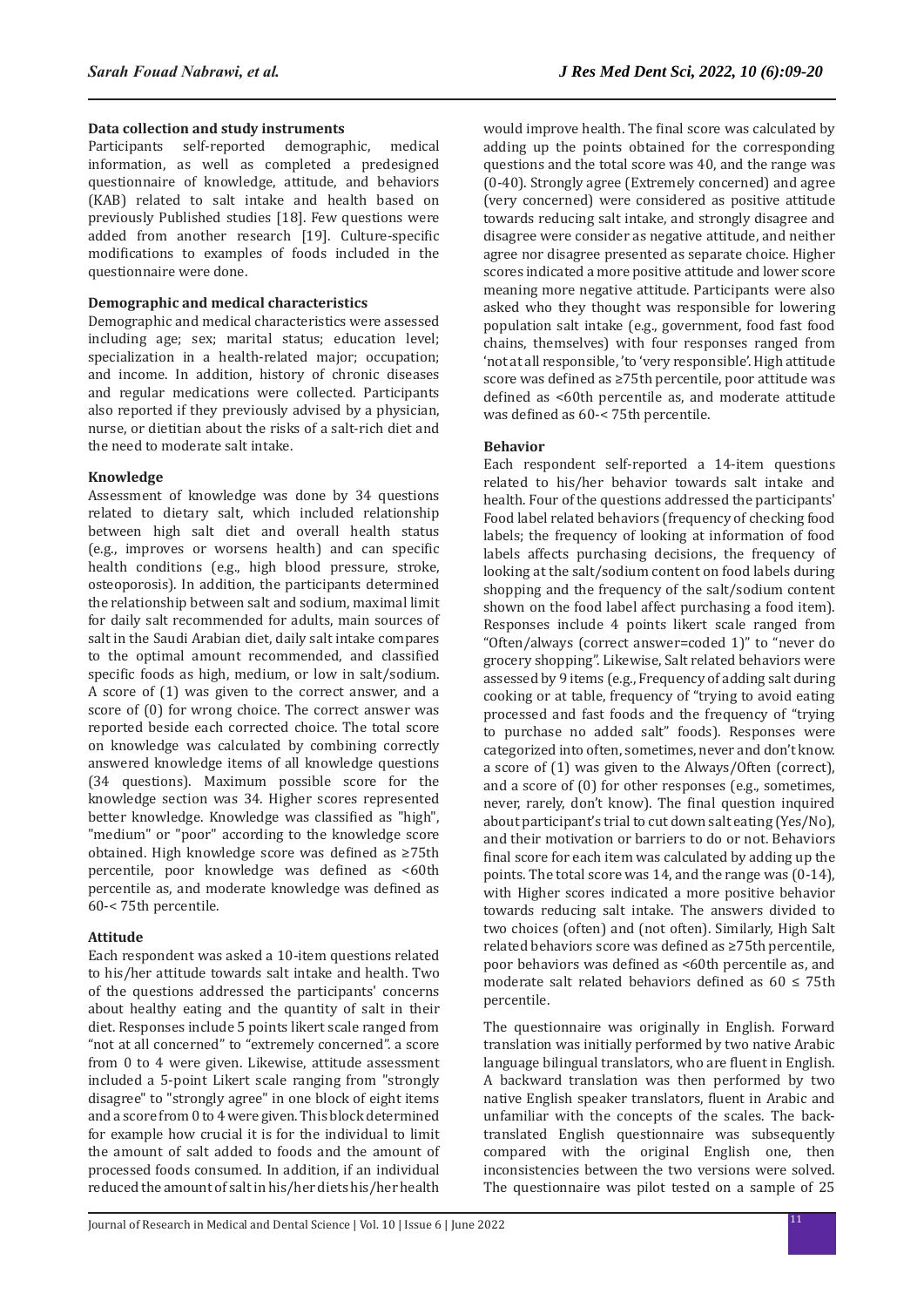PHCs adult attendees before its adaptation to field work. A pilot study was carried out with the application of the full methodology and analysis of results. The method, the feasibility, and duration were assessed. Necessary changes were made and described.

## **Statistical analysis**

Statistical analyses were performed using IBM (SPSS) Statistics Version 25.0 software. The descriptive statistics, including frequencies and percentages, were used for categorical variables; median and range were used for continuous variables after determining the normality using Shapiro test. The Shapiro-Wilk statistic test shows that knowledge, attitude, and behavior scores are not normally distributed (p<0.001, p<0.001, and p<0.001). Mann-Whitney U test was used to check for an association between continuous and dichotomous variables and The Kruskal Wallis test was used to compare multiple groups means of different scale scores. Spearman Rho correlation coefficients were determined to test the association between the continuous variables. Body Mass Index (kg/ m2) was computed based on the given weight and height and classified according to WHO guidelines. For all statistical tests, a significance level was determined below 5% and quoted as two-tailed hypothesis tests.

Reliability of variables included in the study questionnaire was assessed using the Cronbach's alpha coefficient. The knowledge questions (34 questions) proved a good reliability which was equal 0.789. The attitude questions (10 questions) proved a high reliability which was equal 0.849. The behavior questions (14 questions) proved a high reliability which was equal 0.816.

| Table 1: Sociodemographic characteristics adults attending primary health care in Mecca centers (n=270). |  |
|----------------------------------------------------------------------------------------------------------|--|
|----------------------------------------------------------------------------------------------------------|--|

| Male<br>90<br>33.3<br>Sex<br>Female<br>180<br>66.7<br>19-30<br>19.3<br>52<br>31-40<br>95<br>35.2<br>Age (years)<br>41-50<br>54<br>20<br>25.6<br>$\geq 51$<br>69<br>17<br>Yes<br>46<br><b>Healthcare workers</b><br>224<br>83<br>No<br>Writing and reading<br>$\mathbf{1}$<br>0.4<br>$\overline{7}$<br>Intermediate and lower<br>2.6<br>53<br>19.6<br>Education<br>High school<br>144<br>53.3<br>Technical degree<br>University bachelor's degree<br>65<br>24.1<br>Office work<br>93<br>34.4<br>Worker<br>57<br>21.1<br>craftsmen<br>14<br>5.2<br>Occupation<br>Unemployed/ or housewives)<br>105<br>38.9<br>Other<br>0.4<br>$\mathbf{1}$<br>47<br>17.4<br>Single<br>70.7<br>Marital status<br>Married<br>191<br>Divorced and widowed.<br>32<br>11.9<br>107<br>39.6<br>Yes<br>Chronic illness<br>60.4<br><b>No</b><br>163<br>Heart disease<br>$\overline{2}$<br>.1.8<br>5<br>Stroke<br>4.4<br>Type Chronic illness#<br>High blood pressure<br>62<br>54.4<br>$\overline{7}$<br>6.1<br>Heart attack<br>33.3<br>Other<br>38<br>128<br>47.4<br>Yes<br>Regular Drug intake<br>No<br>142<br>52.6<br>Yes<br>11<br>4.1<br>Approached by a dietitian during PHC visits<br>No<br>259<br>95.9<br>Yes<br>85<br>31.6<br>Previously advised by a physician, nurse or dietitian about the risks of a salt-rich<br>diet and the need to moderate salt intake<br>No<br>185<br>68.4<br>3.7<br>Underweight (<18.5)<br>10<br>84<br>31.1<br>Normal weight (18.5-24.99)<br><b>BMI</b><br>37.4<br>Overweight (25-29.99)<br>101<br>Obesity $(230)$<br>75<br>27.8<br>BMI (kg/m2) Mean SD, 27.5 ± 6.0 Rang (min-max), (15.4-40.7)<br>#(n=114) Multiple response | Variable | N | % |
|--------------------------------------------------------------------------------------------------------------------------------------------------------------------------------------------------------------------------------------------------------------------------------------------------------------------------------------------------------------------------------------------------------------------------------------------------------------------------------------------------------------------------------------------------------------------------------------------------------------------------------------------------------------------------------------------------------------------------------------------------------------------------------------------------------------------------------------------------------------------------------------------------------------------------------------------------------------------------------------------------------------------------------------------------------------------------------------------------------------------------------------------------------------------------------------------------------------------------------------------------------------------------------------------------------------------------------------------------------------------------------------------------------------------------------------------------------------------------------------------------------------------------------------------------------------------------------------------------------------------------------------|----------|---|---|
|                                                                                                                                                                                                                                                                                                                                                                                                                                                                                                                                                                                                                                                                                                                                                                                                                                                                                                                                                                                                                                                                                                                                                                                                                                                                                                                                                                                                                                                                                                                                                                                                                                      |          |   |   |
|                                                                                                                                                                                                                                                                                                                                                                                                                                                                                                                                                                                                                                                                                                                                                                                                                                                                                                                                                                                                                                                                                                                                                                                                                                                                                                                                                                                                                                                                                                                                                                                                                                      |          |   |   |
|                                                                                                                                                                                                                                                                                                                                                                                                                                                                                                                                                                                                                                                                                                                                                                                                                                                                                                                                                                                                                                                                                                                                                                                                                                                                                                                                                                                                                                                                                                                                                                                                                                      |          |   |   |
|                                                                                                                                                                                                                                                                                                                                                                                                                                                                                                                                                                                                                                                                                                                                                                                                                                                                                                                                                                                                                                                                                                                                                                                                                                                                                                                                                                                                                                                                                                                                                                                                                                      |          |   |   |
|                                                                                                                                                                                                                                                                                                                                                                                                                                                                                                                                                                                                                                                                                                                                                                                                                                                                                                                                                                                                                                                                                                                                                                                                                                                                                                                                                                                                                                                                                                                                                                                                                                      |          |   |   |
|                                                                                                                                                                                                                                                                                                                                                                                                                                                                                                                                                                                                                                                                                                                                                                                                                                                                                                                                                                                                                                                                                                                                                                                                                                                                                                                                                                                                                                                                                                                                                                                                                                      |          |   |   |
|                                                                                                                                                                                                                                                                                                                                                                                                                                                                                                                                                                                                                                                                                                                                                                                                                                                                                                                                                                                                                                                                                                                                                                                                                                                                                                                                                                                                                                                                                                                                                                                                                                      |          |   |   |
|                                                                                                                                                                                                                                                                                                                                                                                                                                                                                                                                                                                                                                                                                                                                                                                                                                                                                                                                                                                                                                                                                                                                                                                                                                                                                                                                                                                                                                                                                                                                                                                                                                      |          |   |   |
|                                                                                                                                                                                                                                                                                                                                                                                                                                                                                                                                                                                                                                                                                                                                                                                                                                                                                                                                                                                                                                                                                                                                                                                                                                                                                                                                                                                                                                                                                                                                                                                                                                      |          |   |   |
|                                                                                                                                                                                                                                                                                                                                                                                                                                                                                                                                                                                                                                                                                                                                                                                                                                                                                                                                                                                                                                                                                                                                                                                                                                                                                                                                                                                                                                                                                                                                                                                                                                      |          |   |   |
|                                                                                                                                                                                                                                                                                                                                                                                                                                                                                                                                                                                                                                                                                                                                                                                                                                                                                                                                                                                                                                                                                                                                                                                                                                                                                                                                                                                                                                                                                                                                                                                                                                      |          |   |   |
|                                                                                                                                                                                                                                                                                                                                                                                                                                                                                                                                                                                                                                                                                                                                                                                                                                                                                                                                                                                                                                                                                                                                                                                                                                                                                                                                                                                                                                                                                                                                                                                                                                      |          |   |   |
|                                                                                                                                                                                                                                                                                                                                                                                                                                                                                                                                                                                                                                                                                                                                                                                                                                                                                                                                                                                                                                                                                                                                                                                                                                                                                                                                                                                                                                                                                                                                                                                                                                      |          |   |   |
|                                                                                                                                                                                                                                                                                                                                                                                                                                                                                                                                                                                                                                                                                                                                                                                                                                                                                                                                                                                                                                                                                                                                                                                                                                                                                                                                                                                                                                                                                                                                                                                                                                      |          |   |   |
|                                                                                                                                                                                                                                                                                                                                                                                                                                                                                                                                                                                                                                                                                                                                                                                                                                                                                                                                                                                                                                                                                                                                                                                                                                                                                                                                                                                                                                                                                                                                                                                                                                      |          |   |   |
|                                                                                                                                                                                                                                                                                                                                                                                                                                                                                                                                                                                                                                                                                                                                                                                                                                                                                                                                                                                                                                                                                                                                                                                                                                                                                                                                                                                                                                                                                                                                                                                                                                      |          |   |   |
|                                                                                                                                                                                                                                                                                                                                                                                                                                                                                                                                                                                                                                                                                                                                                                                                                                                                                                                                                                                                                                                                                                                                                                                                                                                                                                                                                                                                                                                                                                                                                                                                                                      |          |   |   |
|                                                                                                                                                                                                                                                                                                                                                                                                                                                                                                                                                                                                                                                                                                                                                                                                                                                                                                                                                                                                                                                                                                                                                                                                                                                                                                                                                                                                                                                                                                                                                                                                                                      |          |   |   |
|                                                                                                                                                                                                                                                                                                                                                                                                                                                                                                                                                                                                                                                                                                                                                                                                                                                                                                                                                                                                                                                                                                                                                                                                                                                                                                                                                                                                                                                                                                                                                                                                                                      |          |   |   |
|                                                                                                                                                                                                                                                                                                                                                                                                                                                                                                                                                                                                                                                                                                                                                                                                                                                                                                                                                                                                                                                                                                                                                                                                                                                                                                                                                                                                                                                                                                                                                                                                                                      |          |   |   |
|                                                                                                                                                                                                                                                                                                                                                                                                                                                                                                                                                                                                                                                                                                                                                                                                                                                                                                                                                                                                                                                                                                                                                                                                                                                                                                                                                                                                                                                                                                                                                                                                                                      |          |   |   |
|                                                                                                                                                                                                                                                                                                                                                                                                                                                                                                                                                                                                                                                                                                                                                                                                                                                                                                                                                                                                                                                                                                                                                                                                                                                                                                                                                                                                                                                                                                                                                                                                                                      |          |   |   |
|                                                                                                                                                                                                                                                                                                                                                                                                                                                                                                                                                                                                                                                                                                                                                                                                                                                                                                                                                                                                                                                                                                                                                                                                                                                                                                                                                                                                                                                                                                                                                                                                                                      |          |   |   |
|                                                                                                                                                                                                                                                                                                                                                                                                                                                                                                                                                                                                                                                                                                                                                                                                                                                                                                                                                                                                                                                                                                                                                                                                                                                                                                                                                                                                                                                                                                                                                                                                                                      |          |   |   |
|                                                                                                                                                                                                                                                                                                                                                                                                                                                                                                                                                                                                                                                                                                                                                                                                                                                                                                                                                                                                                                                                                                                                                                                                                                                                                                                                                                                                                                                                                                                                                                                                                                      |          |   |   |
|                                                                                                                                                                                                                                                                                                                                                                                                                                                                                                                                                                                                                                                                                                                                                                                                                                                                                                                                                                                                                                                                                                                                                                                                                                                                                                                                                                                                                                                                                                                                                                                                                                      |          |   |   |
|                                                                                                                                                                                                                                                                                                                                                                                                                                                                                                                                                                                                                                                                                                                                                                                                                                                                                                                                                                                                                                                                                                                                                                                                                                                                                                                                                                                                                                                                                                                                                                                                                                      |          |   |   |
|                                                                                                                                                                                                                                                                                                                                                                                                                                                                                                                                                                                                                                                                                                                                                                                                                                                                                                                                                                                                                                                                                                                                                                                                                                                                                                                                                                                                                                                                                                                                                                                                                                      |          |   |   |
|                                                                                                                                                                                                                                                                                                                                                                                                                                                                                                                                                                                                                                                                                                                                                                                                                                                                                                                                                                                                                                                                                                                                                                                                                                                                                                                                                                                                                                                                                                                                                                                                                                      |          |   |   |
|                                                                                                                                                                                                                                                                                                                                                                                                                                                                                                                                                                                                                                                                                                                                                                                                                                                                                                                                                                                                                                                                                                                                                                                                                                                                                                                                                                                                                                                                                                                                                                                                                                      |          |   |   |
|                                                                                                                                                                                                                                                                                                                                                                                                                                                                                                                                                                                                                                                                                                                                                                                                                                                                                                                                                                                                                                                                                                                                                                                                                                                                                                                                                                                                                                                                                                                                                                                                                                      |          |   |   |
|                                                                                                                                                                                                                                                                                                                                                                                                                                                                                                                                                                                                                                                                                                                                                                                                                                                                                                                                                                                                                                                                                                                                                                                                                                                                                                                                                                                                                                                                                                                                                                                                                                      |          |   |   |
|                                                                                                                                                                                                                                                                                                                                                                                                                                                                                                                                                                                                                                                                                                                                                                                                                                                                                                                                                                                                                                                                                                                                                                                                                                                                                                                                                                                                                                                                                                                                                                                                                                      |          |   |   |
|                                                                                                                                                                                                                                                                                                                                                                                                                                                                                                                                                                                                                                                                                                                                                                                                                                                                                                                                                                                                                                                                                                                                                                                                                                                                                                                                                                                                                                                                                                                                                                                                                                      |          |   |   |
|                                                                                                                                                                                                                                                                                                                                                                                                                                                                                                                                                                                                                                                                                                                                                                                                                                                                                                                                                                                                                                                                                                                                                                                                                                                                                                                                                                                                                                                                                                                                                                                                                                      |          |   |   |
|                                                                                                                                                                                                                                                                                                                                                                                                                                                                                                                                                                                                                                                                                                                                                                                                                                                                                                                                                                                                                                                                                                                                                                                                                                                                                                                                                                                                                                                                                                                                                                                                                                      |          |   |   |
|                                                                                                                                                                                                                                                                                                                                                                                                                                                                                                                                                                                                                                                                                                                                                                                                                                                                                                                                                                                                                                                                                                                                                                                                                                                                                                                                                                                                                                                                                                                                                                                                                                      |          |   |   |
|                                                                                                                                                                                                                                                                                                                                                                                                                                                                                                                                                                                                                                                                                                                                                                                                                                                                                                                                                                                                                                                                                                                                                                                                                                                                                                                                                                                                                                                                                                                                                                                                                                      |          |   |   |
|                                                                                                                                                                                                                                                                                                                                                                                                                                                                                                                                                                                                                                                                                                                                                                                                                                                                                                                                                                                                                                                                                                                                                                                                                                                                                                                                                                                                                                                                                                                                                                                                                                      |          |   |   |
|                                                                                                                                                                                                                                                                                                                                                                                                                                                                                                                                                                                                                                                                                                                                                                                                                                                                                                                                                                                                                                                                                                                                                                                                                                                                                                                                                                                                                                                                                                                                                                                                                                      |          |   |   |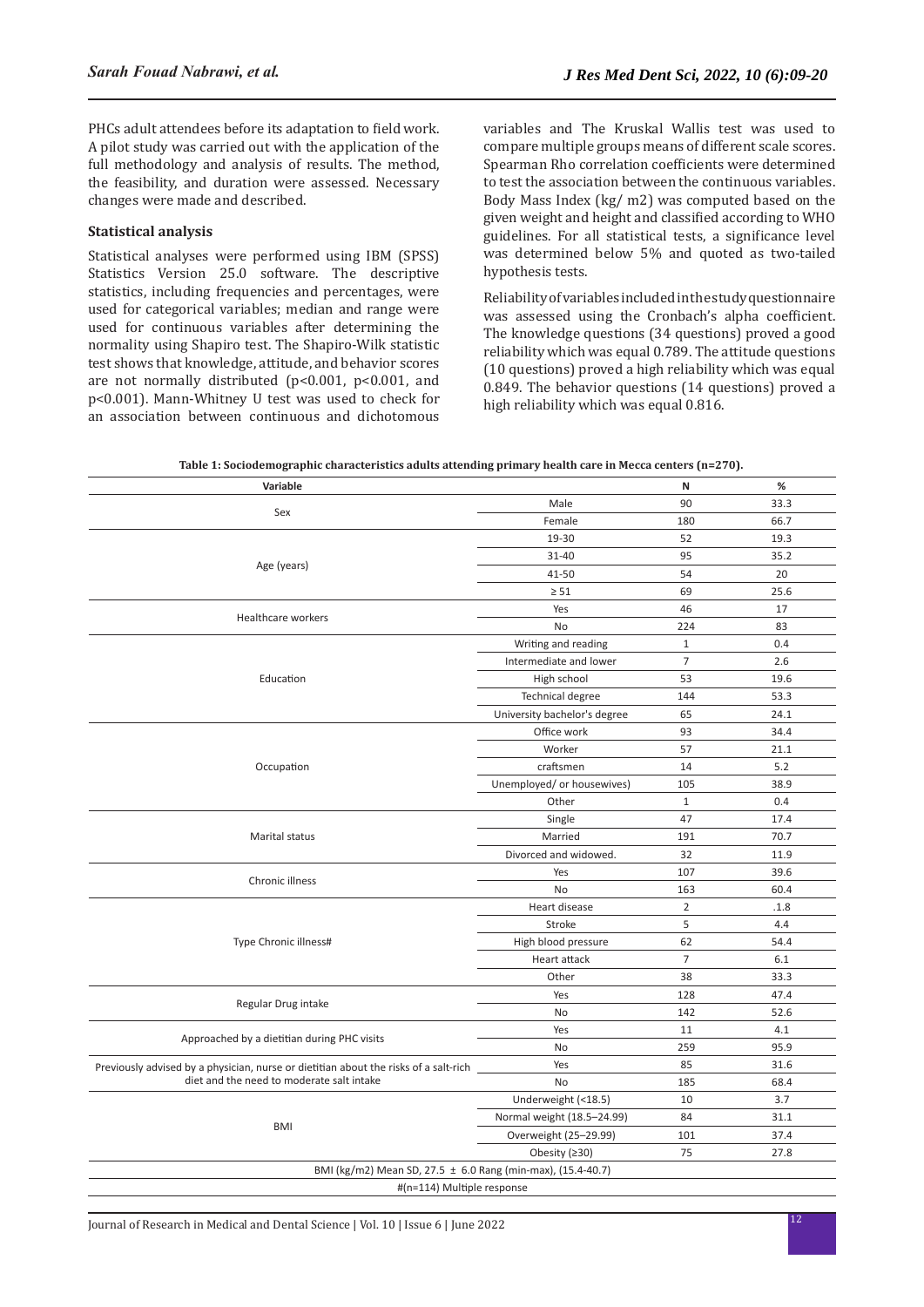# **RESULTS**

Out of 270 participants, 180 (66.7%) were female and 90 (33.3%) were male. More than half 149 (55.2%) were aged 31-40 and 41-50, and 144 (53.2%) had technical degree. Only 46 (17.0%) were healthcare workers. More than two third 191 (70.7%) were married, and 107 (39.6%) had chronic illness. More than third 101 (37.7%) were overweight and 75 (28.0%) were obese; with BMI mean score 27.5  $\pm$  6.0. The majority stated that they didn't approach by dieticians 259 (95.9%) or advised by physicians 185 (68.4%) to reduce high salt consumption and make it medium, as shown in Table 1.

Table 2 illustrates the detailed dietary salt-related knowledge among adults (≥ 18 years) attending primary health care in Mecca centers. The majority of the participants 202 (74.8%) had poor dietary salt-related knowledge level with average mean score  $4.5 \pm 16.4$ . The most correct information reported were; 188 (69.6%) "The salt worsen the health" and "Sandwiches (e.g. shawarma, fried chicken, hamburger) contain high salt level" equally, 261 (96.7%) "High salt caused high blood pressure", then 232 (85.9%) "High salt intake caused fluid retention", 175 (64.8%) "Sausages and Mortadella contain high salt level",and 152 (56.3%) "Salt contains sodium". While, the least correct answers reported by the study participants were; 32 (11.9%) "High salt consumption causes stomach cancer", and 54 (20.0%) "5 grams (1 teaspoon) is the maximum daily amount of salt recommended for adults". Also, the majority 233 (87.3%) reported that they don't know about "Saudi initiative to reduce salt intake within the Saudi population".

The result in Table 3 revealed positive attitude towards reducing dietary salt consumption with  $30.03 \pm 4.31$  as the mean score out of total score 40. Where, 8 statements out of 10 showed high positive attitude (>70.0% for both very concerned and concerned). While the statement "I concerned about the aspect of the amount of salt in food" showed positive attitude on 45.7% of participants (extremely concerned (16.7%) and very concerned (29 %)). More than half of the studied adults (66%) stated that the present nutrition information on sodium/ salt is comprehensible. The most responsible group for reducing dietary salt intake reported by the study participants were; "food manufacturers" 86%, "the Chefs preparing foods in Restaurants /cafes " 88.1%, and "the person himself" 96.2%, while the least responsible one was "the Business (e.g. supermarkets, local markets)" 41.9% (Figure 1).

Regarding the dietary salt-related behaviors, table 4 demonstrates that one third of the studied adults (36%) reported that what is on the food content label often affect whether or not they purchase a food item, 25.6% reported they often check food content labels during shopping, and only 13.3 % reported that they often look at the salt/sodium content on food labels during shopping. One third of the studied individuals (34.1%) use the ingredients list information on the food package to determine how much salt is in the product while 27.8% use the sodium level in the nutrition information panel to determine that. The majority of studied Saudis participants (185, 68.5%) are often add salt during cooking, and 67 (24.8%) individuals add salt on table, although 65.9% of the participants were trying to cut down on the amount of salt eating. The most common ways to lower the amount of salt in the diet reported amongst Saudis participants were observing food label to check the salt/sodium content of a food item" (40.4%) and asking to have a meal prepared without salt when eating out (51.1%). The main motivation of reducing dietary salt intake amongst Saudis participants was experiencing any change in health status, while the main barrier reported was the good taste of salted food reported by 158 (58.5%) individuals equally. Finally, as shown in table 4 most of the participants (225, 94.4%) had poor dietary salt-related behaviors.

Table 4 illustrates the relation between Dietary saltrelated knowledge, attitude, behaviors and demographics data. The level of knowledge was significantly higher among healthcare workers and younger adults than others (p=0.006 and 0.024 respectively). On the other hand, there was no significant association between knowledge level and other demographic data. (Table 5) positive attitude was significantly higher among females (median 17 vs. 16, p=0.040) and those with chronic illness (31(16-40) vs. 30(18-39), p=0.010). Contrastingly, dietary salt behaviors among those individuals were significantly lower among those with chronic illness (4(0.0-11) vs. 5(0.0-12), p=0.009). On the other hand, there was no significant association between attitude and behaviors score and other demographic characteristics of adults attending primary health care in Mecca centers.

There was a significant association between median attitude score and specific behaviors, where those who had higher median attitude score (a more positive attitude related to dietary salt intake) significantly checked food labels for salt/sodium content more often and this Salt/sodium label content affects their purchase decision more often (p=0.02 and 0.001 respectively). In addition, those who had a more positive attitudes towards reducing salt intake showed a significant higher rate of Cutting down on dietary salt intake behavior (p=0.000) (Table 5). Spearman's Rank correlation depicted significant bivariate association between the dietary salt intake knowledge score and the attitude scores (salt related knowledge and attitude). Dietary salt knowledge showed mild positive correlation with the salt attitude score (rs=0.207, p=0.001), as shown in Table 6.

## **DISCUSSION**

The current study explored dietary salt-related knowledge, attitude, and self-reported behaviors in a sample of Saudis adults attend PHCCs in Macca City, Saudi Arabia and investigates the association of sociodemographic factors, knowledge and attitudes with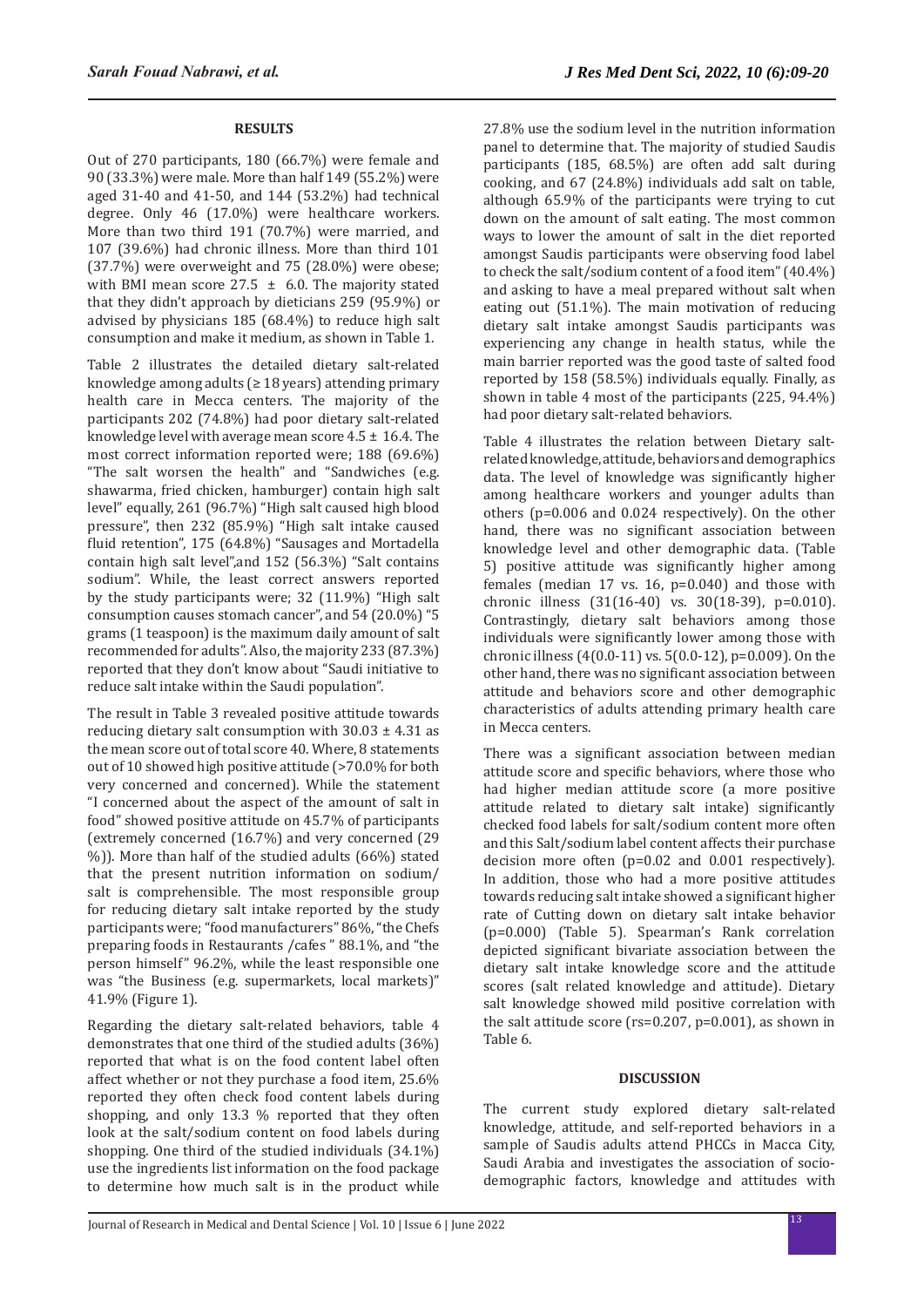| Improves the health<br>14<br>5.2<br>Has no effect on health<br>25<br>9.3<br>The effect of the salt in your diet<br>Worsen the health "correct"<br>188<br>69.6<br>43<br>Don't know<br>15.9<br>High Blood Pressure<br>261<br>96.7<br>Stroke<br>121<br>44.8<br>Osteoporosis<br>61<br>22.6<br>The following health problems can be caused or aggravated<br><b>Fluid Retention</b><br>232<br>85.9<br>by salty foods (correct)<br><b>Heart attacks</b><br>99<br>36.7<br>Stomach Cancer<br>32<br>11.9<br>Kidney Disease<br>194<br>71.9<br>62<br>23<br>Memory problem<br>The following health problems didn't cause or aggravate by<br>Asthma<br>90<br>33.3<br>salty foods (correct)<br>Headache<br>45<br>16.7<br>3 grams (1/2 teaspoonful)<br>49<br>18.1<br>5 grams (1 teaspoons) "correct"<br>54<br>20<br>8 grams (1 % teaspoons)<br>22<br>8.1<br>The maximum daily amount of salt recommended for adults<br>10 grams (2 teaspoons)<br>20<br>7.4<br>6<br>15 grams (2 1/2 teaspoons)<br>2.2<br>Don't know<br>119<br>44.1<br>More than the maximum recommended (correct)<br>67<br>24.8<br>About the right amount recommended<br>121<br>44.8<br>Daily salt intake compares to the optimal amount<br>recommended<br>Less than recommended<br>36<br>13.3<br>Don't know<br>46<br>17<br>15.9<br>They are exactly the same<br>43<br>Salt contains sodium "correct"<br>152<br>56.3<br>The relationship between salt and sodium<br>Sodium contains salt<br>13<br>4.8<br>Don't know<br>62<br>23<br>Bread<br>146<br>54.1<br>The following foods considered to be medium in terms of<br>salt/sodium content (150-250 mg/serving)- (correct answers)<br>Kapsaah or Vegetables ragouts<br>142<br>52.6<br>92<br>34.1<br>Rice<br>Milk & Yoghurt<br>139<br>51.5<br>The following foods considered to be low in terms of salt/<br>73<br>27<br>Fruits juice<br>sodium content: (1-150 mg/ serving) (correct)<br>Fresh carrot<br>184<br>68.1<br>Cottage cheese, soft drinks<br>61<br>22.6<br>79.3<br>Albaik<br>214<br><b>Traditional pies</b><br>77<br>28.5<br>123<br>45.6<br>Pizza<br>Cheese spread<br>165<br>61.1<br>French fries<br>165<br>61.1<br>Sandwiches (e.g., shawarma, fried chicken, hamburger)<br>188<br>69.6<br>The following foods considered to be high, in terms of salt/<br>sodium content. (250-700) mg. (correct)<br>ready to eat sauces<br>211<br>78.1<br>126<br>46.7<br>Ketchup<br>Salad dressings<br>138<br>51.1<br>Roasted nuts<br>156<br>57.8<br>Sausages and Mortadella<br>175<br>64.8<br>Canned foods<br>202<br>74.8<br>Salt added during cooking<br>141<br>52.2<br>45<br>Salt added at table<br>16.7<br>Salt in processed foods such as breads, cured meats, canned foods and<br>The main source of salt in the diet of Saudi people<br>59<br>21.9<br>takeaway (correct)<br>Salt from natural sources such as vegetables and fruits<br>5<br>1.9<br>20<br>7.4<br>Don't know<br>Yes<br>34<br>12.7<br>Awareness of Saudi initiative to reduce salt intake within the<br>Saudi population<br>233<br>87.3<br>No<br>Poor<60%<br>202<br>74.8<br>A Knowledge score category<br>Medium 60-75%<br>65<br>24.1<br>3<br>1.1<br>High $\geq$ 75 %<br>Knowledge score<br>Mean SD, 4.5 ± 16.4 Rang (min-max) (2.0-25.0)<br>Correct responses for knowledge questions are in bold | Variable |  | N | % |
|------------------------------------------------------------------------------------------------------------------------------------------------------------------------------------------------------------------------------------------------------------------------------------------------------------------------------------------------------------------------------------------------------------------------------------------------------------------------------------------------------------------------------------------------------------------------------------------------------------------------------------------------------------------------------------------------------------------------------------------------------------------------------------------------------------------------------------------------------------------------------------------------------------------------------------------------------------------------------------------------------------------------------------------------------------------------------------------------------------------------------------------------------------------------------------------------------------------------------------------------------------------------------------------------------------------------------------------------------------------------------------------------------------------------------------------------------------------------------------------------------------------------------------------------------------------------------------------------------------------------------------------------------------------------------------------------------------------------------------------------------------------------------------------------------------------------------------------------------------------------------------------------------------------------------------------------------------------------------------------------------------------------------------------------------------------------------------------------------------------------------------------------------------------------------------------------------------------------------------------------------------------------------------------------------------------------------------------------------------------------------------------------------------------------------------------------------------------------------------------------------------------------------------------------------------------------------------------------------------------------------------------------------------------------------------------------------------------------------------------------------------------------------------------------------------------------------------------------------------------------------------------------------------------------------------------------------------------------------------------------------------------------------------------------------------------------------------------------------------------------------------------------------------------------------------------------------------------------------------------------------------------|----------|--|---|---|
|                                                                                                                                                                                                                                                                                                                                                                                                                                                                                                                                                                                                                                                                                                                                                                                                                                                                                                                                                                                                                                                                                                                                                                                                                                                                                                                                                                                                                                                                                                                                                                                                                                                                                                                                                                                                                                                                                                                                                                                                                                                                                                                                                                                                                                                                                                                                                                                                                                                                                                                                                                                                                                                                                                                                                                                                                                                                                                                                                                                                                                                                                                                                                                                                                                                                  |          |  |   |   |
|                                                                                                                                                                                                                                                                                                                                                                                                                                                                                                                                                                                                                                                                                                                                                                                                                                                                                                                                                                                                                                                                                                                                                                                                                                                                                                                                                                                                                                                                                                                                                                                                                                                                                                                                                                                                                                                                                                                                                                                                                                                                                                                                                                                                                                                                                                                                                                                                                                                                                                                                                                                                                                                                                                                                                                                                                                                                                                                                                                                                                                                                                                                                                                                                                                                                  |          |  |   |   |
|                                                                                                                                                                                                                                                                                                                                                                                                                                                                                                                                                                                                                                                                                                                                                                                                                                                                                                                                                                                                                                                                                                                                                                                                                                                                                                                                                                                                                                                                                                                                                                                                                                                                                                                                                                                                                                                                                                                                                                                                                                                                                                                                                                                                                                                                                                                                                                                                                                                                                                                                                                                                                                                                                                                                                                                                                                                                                                                                                                                                                                                                                                                                                                                                                                                                  |          |  |   |   |
|                                                                                                                                                                                                                                                                                                                                                                                                                                                                                                                                                                                                                                                                                                                                                                                                                                                                                                                                                                                                                                                                                                                                                                                                                                                                                                                                                                                                                                                                                                                                                                                                                                                                                                                                                                                                                                                                                                                                                                                                                                                                                                                                                                                                                                                                                                                                                                                                                                                                                                                                                                                                                                                                                                                                                                                                                                                                                                                                                                                                                                                                                                                                                                                                                                                                  |          |  |   |   |
|                                                                                                                                                                                                                                                                                                                                                                                                                                                                                                                                                                                                                                                                                                                                                                                                                                                                                                                                                                                                                                                                                                                                                                                                                                                                                                                                                                                                                                                                                                                                                                                                                                                                                                                                                                                                                                                                                                                                                                                                                                                                                                                                                                                                                                                                                                                                                                                                                                                                                                                                                                                                                                                                                                                                                                                                                                                                                                                                                                                                                                                                                                                                                                                                                                                                  |          |  |   |   |
|                                                                                                                                                                                                                                                                                                                                                                                                                                                                                                                                                                                                                                                                                                                                                                                                                                                                                                                                                                                                                                                                                                                                                                                                                                                                                                                                                                                                                                                                                                                                                                                                                                                                                                                                                                                                                                                                                                                                                                                                                                                                                                                                                                                                                                                                                                                                                                                                                                                                                                                                                                                                                                                                                                                                                                                                                                                                                                                                                                                                                                                                                                                                                                                                                                                                  |          |  |   |   |
|                                                                                                                                                                                                                                                                                                                                                                                                                                                                                                                                                                                                                                                                                                                                                                                                                                                                                                                                                                                                                                                                                                                                                                                                                                                                                                                                                                                                                                                                                                                                                                                                                                                                                                                                                                                                                                                                                                                                                                                                                                                                                                                                                                                                                                                                                                                                                                                                                                                                                                                                                                                                                                                                                                                                                                                                                                                                                                                                                                                                                                                                                                                                                                                                                                                                  |          |  |   |   |
|                                                                                                                                                                                                                                                                                                                                                                                                                                                                                                                                                                                                                                                                                                                                                                                                                                                                                                                                                                                                                                                                                                                                                                                                                                                                                                                                                                                                                                                                                                                                                                                                                                                                                                                                                                                                                                                                                                                                                                                                                                                                                                                                                                                                                                                                                                                                                                                                                                                                                                                                                                                                                                                                                                                                                                                                                                                                                                                                                                                                                                                                                                                                                                                                                                                                  |          |  |   |   |
|                                                                                                                                                                                                                                                                                                                                                                                                                                                                                                                                                                                                                                                                                                                                                                                                                                                                                                                                                                                                                                                                                                                                                                                                                                                                                                                                                                                                                                                                                                                                                                                                                                                                                                                                                                                                                                                                                                                                                                                                                                                                                                                                                                                                                                                                                                                                                                                                                                                                                                                                                                                                                                                                                                                                                                                                                                                                                                                                                                                                                                                                                                                                                                                                                                                                  |          |  |   |   |
|                                                                                                                                                                                                                                                                                                                                                                                                                                                                                                                                                                                                                                                                                                                                                                                                                                                                                                                                                                                                                                                                                                                                                                                                                                                                                                                                                                                                                                                                                                                                                                                                                                                                                                                                                                                                                                                                                                                                                                                                                                                                                                                                                                                                                                                                                                                                                                                                                                                                                                                                                                                                                                                                                                                                                                                                                                                                                                                                                                                                                                                                                                                                                                                                                                                                  |          |  |   |   |
|                                                                                                                                                                                                                                                                                                                                                                                                                                                                                                                                                                                                                                                                                                                                                                                                                                                                                                                                                                                                                                                                                                                                                                                                                                                                                                                                                                                                                                                                                                                                                                                                                                                                                                                                                                                                                                                                                                                                                                                                                                                                                                                                                                                                                                                                                                                                                                                                                                                                                                                                                                                                                                                                                                                                                                                                                                                                                                                                                                                                                                                                                                                                                                                                                                                                  |          |  |   |   |
|                                                                                                                                                                                                                                                                                                                                                                                                                                                                                                                                                                                                                                                                                                                                                                                                                                                                                                                                                                                                                                                                                                                                                                                                                                                                                                                                                                                                                                                                                                                                                                                                                                                                                                                                                                                                                                                                                                                                                                                                                                                                                                                                                                                                                                                                                                                                                                                                                                                                                                                                                                                                                                                                                                                                                                                                                                                                                                                                                                                                                                                                                                                                                                                                                                                                  |          |  |   |   |
|                                                                                                                                                                                                                                                                                                                                                                                                                                                                                                                                                                                                                                                                                                                                                                                                                                                                                                                                                                                                                                                                                                                                                                                                                                                                                                                                                                                                                                                                                                                                                                                                                                                                                                                                                                                                                                                                                                                                                                                                                                                                                                                                                                                                                                                                                                                                                                                                                                                                                                                                                                                                                                                                                                                                                                                                                                                                                                                                                                                                                                                                                                                                                                                                                                                                  |          |  |   |   |
|                                                                                                                                                                                                                                                                                                                                                                                                                                                                                                                                                                                                                                                                                                                                                                                                                                                                                                                                                                                                                                                                                                                                                                                                                                                                                                                                                                                                                                                                                                                                                                                                                                                                                                                                                                                                                                                                                                                                                                                                                                                                                                                                                                                                                                                                                                                                                                                                                                                                                                                                                                                                                                                                                                                                                                                                                                                                                                                                                                                                                                                                                                                                                                                                                                                                  |          |  |   |   |
|                                                                                                                                                                                                                                                                                                                                                                                                                                                                                                                                                                                                                                                                                                                                                                                                                                                                                                                                                                                                                                                                                                                                                                                                                                                                                                                                                                                                                                                                                                                                                                                                                                                                                                                                                                                                                                                                                                                                                                                                                                                                                                                                                                                                                                                                                                                                                                                                                                                                                                                                                                                                                                                                                                                                                                                                                                                                                                                                                                                                                                                                                                                                                                                                                                                                  |          |  |   |   |
|                                                                                                                                                                                                                                                                                                                                                                                                                                                                                                                                                                                                                                                                                                                                                                                                                                                                                                                                                                                                                                                                                                                                                                                                                                                                                                                                                                                                                                                                                                                                                                                                                                                                                                                                                                                                                                                                                                                                                                                                                                                                                                                                                                                                                                                                                                                                                                                                                                                                                                                                                                                                                                                                                                                                                                                                                                                                                                                                                                                                                                                                                                                                                                                                                                                                  |          |  |   |   |
|                                                                                                                                                                                                                                                                                                                                                                                                                                                                                                                                                                                                                                                                                                                                                                                                                                                                                                                                                                                                                                                                                                                                                                                                                                                                                                                                                                                                                                                                                                                                                                                                                                                                                                                                                                                                                                                                                                                                                                                                                                                                                                                                                                                                                                                                                                                                                                                                                                                                                                                                                                                                                                                                                                                                                                                                                                                                                                                                                                                                                                                                                                                                                                                                                                                                  |          |  |   |   |
|                                                                                                                                                                                                                                                                                                                                                                                                                                                                                                                                                                                                                                                                                                                                                                                                                                                                                                                                                                                                                                                                                                                                                                                                                                                                                                                                                                                                                                                                                                                                                                                                                                                                                                                                                                                                                                                                                                                                                                                                                                                                                                                                                                                                                                                                                                                                                                                                                                                                                                                                                                                                                                                                                                                                                                                                                                                                                                                                                                                                                                                                                                                                                                                                                                                                  |          |  |   |   |
|                                                                                                                                                                                                                                                                                                                                                                                                                                                                                                                                                                                                                                                                                                                                                                                                                                                                                                                                                                                                                                                                                                                                                                                                                                                                                                                                                                                                                                                                                                                                                                                                                                                                                                                                                                                                                                                                                                                                                                                                                                                                                                                                                                                                                                                                                                                                                                                                                                                                                                                                                                                                                                                                                                                                                                                                                                                                                                                                                                                                                                                                                                                                                                                                                                                                  |          |  |   |   |
|                                                                                                                                                                                                                                                                                                                                                                                                                                                                                                                                                                                                                                                                                                                                                                                                                                                                                                                                                                                                                                                                                                                                                                                                                                                                                                                                                                                                                                                                                                                                                                                                                                                                                                                                                                                                                                                                                                                                                                                                                                                                                                                                                                                                                                                                                                                                                                                                                                                                                                                                                                                                                                                                                                                                                                                                                                                                                                                                                                                                                                                                                                                                                                                                                                                                  |          |  |   |   |
|                                                                                                                                                                                                                                                                                                                                                                                                                                                                                                                                                                                                                                                                                                                                                                                                                                                                                                                                                                                                                                                                                                                                                                                                                                                                                                                                                                                                                                                                                                                                                                                                                                                                                                                                                                                                                                                                                                                                                                                                                                                                                                                                                                                                                                                                                                                                                                                                                                                                                                                                                                                                                                                                                                                                                                                                                                                                                                                                                                                                                                                                                                                                                                                                                                                                  |          |  |   |   |
|                                                                                                                                                                                                                                                                                                                                                                                                                                                                                                                                                                                                                                                                                                                                                                                                                                                                                                                                                                                                                                                                                                                                                                                                                                                                                                                                                                                                                                                                                                                                                                                                                                                                                                                                                                                                                                                                                                                                                                                                                                                                                                                                                                                                                                                                                                                                                                                                                                                                                                                                                                                                                                                                                                                                                                                                                                                                                                                                                                                                                                                                                                                                                                                                                                                                  |          |  |   |   |
|                                                                                                                                                                                                                                                                                                                                                                                                                                                                                                                                                                                                                                                                                                                                                                                                                                                                                                                                                                                                                                                                                                                                                                                                                                                                                                                                                                                                                                                                                                                                                                                                                                                                                                                                                                                                                                                                                                                                                                                                                                                                                                                                                                                                                                                                                                                                                                                                                                                                                                                                                                                                                                                                                                                                                                                                                                                                                                                                                                                                                                                                                                                                                                                                                                                                  |          |  |   |   |
|                                                                                                                                                                                                                                                                                                                                                                                                                                                                                                                                                                                                                                                                                                                                                                                                                                                                                                                                                                                                                                                                                                                                                                                                                                                                                                                                                                                                                                                                                                                                                                                                                                                                                                                                                                                                                                                                                                                                                                                                                                                                                                                                                                                                                                                                                                                                                                                                                                                                                                                                                                                                                                                                                                                                                                                                                                                                                                                                                                                                                                                                                                                                                                                                                                                                  |          |  |   |   |
|                                                                                                                                                                                                                                                                                                                                                                                                                                                                                                                                                                                                                                                                                                                                                                                                                                                                                                                                                                                                                                                                                                                                                                                                                                                                                                                                                                                                                                                                                                                                                                                                                                                                                                                                                                                                                                                                                                                                                                                                                                                                                                                                                                                                                                                                                                                                                                                                                                                                                                                                                                                                                                                                                                                                                                                                                                                                                                                                                                                                                                                                                                                                                                                                                                                                  |          |  |   |   |
|                                                                                                                                                                                                                                                                                                                                                                                                                                                                                                                                                                                                                                                                                                                                                                                                                                                                                                                                                                                                                                                                                                                                                                                                                                                                                                                                                                                                                                                                                                                                                                                                                                                                                                                                                                                                                                                                                                                                                                                                                                                                                                                                                                                                                                                                                                                                                                                                                                                                                                                                                                                                                                                                                                                                                                                                                                                                                                                                                                                                                                                                                                                                                                                                                                                                  |          |  |   |   |
|                                                                                                                                                                                                                                                                                                                                                                                                                                                                                                                                                                                                                                                                                                                                                                                                                                                                                                                                                                                                                                                                                                                                                                                                                                                                                                                                                                                                                                                                                                                                                                                                                                                                                                                                                                                                                                                                                                                                                                                                                                                                                                                                                                                                                                                                                                                                                                                                                                                                                                                                                                                                                                                                                                                                                                                                                                                                                                                                                                                                                                                                                                                                                                                                                                                                  |          |  |   |   |
|                                                                                                                                                                                                                                                                                                                                                                                                                                                                                                                                                                                                                                                                                                                                                                                                                                                                                                                                                                                                                                                                                                                                                                                                                                                                                                                                                                                                                                                                                                                                                                                                                                                                                                                                                                                                                                                                                                                                                                                                                                                                                                                                                                                                                                                                                                                                                                                                                                                                                                                                                                                                                                                                                                                                                                                                                                                                                                                                                                                                                                                                                                                                                                                                                                                                  |          |  |   |   |
|                                                                                                                                                                                                                                                                                                                                                                                                                                                                                                                                                                                                                                                                                                                                                                                                                                                                                                                                                                                                                                                                                                                                                                                                                                                                                                                                                                                                                                                                                                                                                                                                                                                                                                                                                                                                                                                                                                                                                                                                                                                                                                                                                                                                                                                                                                                                                                                                                                                                                                                                                                                                                                                                                                                                                                                                                                                                                                                                                                                                                                                                                                                                                                                                                                                                  |          |  |   |   |
|                                                                                                                                                                                                                                                                                                                                                                                                                                                                                                                                                                                                                                                                                                                                                                                                                                                                                                                                                                                                                                                                                                                                                                                                                                                                                                                                                                                                                                                                                                                                                                                                                                                                                                                                                                                                                                                                                                                                                                                                                                                                                                                                                                                                                                                                                                                                                                                                                                                                                                                                                                                                                                                                                                                                                                                                                                                                                                                                                                                                                                                                                                                                                                                                                                                                  |          |  |   |   |
|                                                                                                                                                                                                                                                                                                                                                                                                                                                                                                                                                                                                                                                                                                                                                                                                                                                                                                                                                                                                                                                                                                                                                                                                                                                                                                                                                                                                                                                                                                                                                                                                                                                                                                                                                                                                                                                                                                                                                                                                                                                                                                                                                                                                                                                                                                                                                                                                                                                                                                                                                                                                                                                                                                                                                                                                                                                                                                                                                                                                                                                                                                                                                                                                                                                                  |          |  |   |   |
|                                                                                                                                                                                                                                                                                                                                                                                                                                                                                                                                                                                                                                                                                                                                                                                                                                                                                                                                                                                                                                                                                                                                                                                                                                                                                                                                                                                                                                                                                                                                                                                                                                                                                                                                                                                                                                                                                                                                                                                                                                                                                                                                                                                                                                                                                                                                                                                                                                                                                                                                                                                                                                                                                                                                                                                                                                                                                                                                                                                                                                                                                                                                                                                                                                                                  |          |  |   |   |
|                                                                                                                                                                                                                                                                                                                                                                                                                                                                                                                                                                                                                                                                                                                                                                                                                                                                                                                                                                                                                                                                                                                                                                                                                                                                                                                                                                                                                                                                                                                                                                                                                                                                                                                                                                                                                                                                                                                                                                                                                                                                                                                                                                                                                                                                                                                                                                                                                                                                                                                                                                                                                                                                                                                                                                                                                                                                                                                                                                                                                                                                                                                                                                                                                                                                  |          |  |   |   |
|                                                                                                                                                                                                                                                                                                                                                                                                                                                                                                                                                                                                                                                                                                                                                                                                                                                                                                                                                                                                                                                                                                                                                                                                                                                                                                                                                                                                                                                                                                                                                                                                                                                                                                                                                                                                                                                                                                                                                                                                                                                                                                                                                                                                                                                                                                                                                                                                                                                                                                                                                                                                                                                                                                                                                                                                                                                                                                                                                                                                                                                                                                                                                                                                                                                                  |          |  |   |   |
|                                                                                                                                                                                                                                                                                                                                                                                                                                                                                                                                                                                                                                                                                                                                                                                                                                                                                                                                                                                                                                                                                                                                                                                                                                                                                                                                                                                                                                                                                                                                                                                                                                                                                                                                                                                                                                                                                                                                                                                                                                                                                                                                                                                                                                                                                                                                                                                                                                                                                                                                                                                                                                                                                                                                                                                                                                                                                                                                                                                                                                                                                                                                                                                                                                                                  |          |  |   |   |
|                                                                                                                                                                                                                                                                                                                                                                                                                                                                                                                                                                                                                                                                                                                                                                                                                                                                                                                                                                                                                                                                                                                                                                                                                                                                                                                                                                                                                                                                                                                                                                                                                                                                                                                                                                                                                                                                                                                                                                                                                                                                                                                                                                                                                                                                                                                                                                                                                                                                                                                                                                                                                                                                                                                                                                                                                                                                                                                                                                                                                                                                                                                                                                                                                                                                  |          |  |   |   |
|                                                                                                                                                                                                                                                                                                                                                                                                                                                                                                                                                                                                                                                                                                                                                                                                                                                                                                                                                                                                                                                                                                                                                                                                                                                                                                                                                                                                                                                                                                                                                                                                                                                                                                                                                                                                                                                                                                                                                                                                                                                                                                                                                                                                                                                                                                                                                                                                                                                                                                                                                                                                                                                                                                                                                                                                                                                                                                                                                                                                                                                                                                                                                                                                                                                                  |          |  |   |   |
|                                                                                                                                                                                                                                                                                                                                                                                                                                                                                                                                                                                                                                                                                                                                                                                                                                                                                                                                                                                                                                                                                                                                                                                                                                                                                                                                                                                                                                                                                                                                                                                                                                                                                                                                                                                                                                                                                                                                                                                                                                                                                                                                                                                                                                                                                                                                                                                                                                                                                                                                                                                                                                                                                                                                                                                                                                                                                                                                                                                                                                                                                                                                                                                                                                                                  |          |  |   |   |
|                                                                                                                                                                                                                                                                                                                                                                                                                                                                                                                                                                                                                                                                                                                                                                                                                                                                                                                                                                                                                                                                                                                                                                                                                                                                                                                                                                                                                                                                                                                                                                                                                                                                                                                                                                                                                                                                                                                                                                                                                                                                                                                                                                                                                                                                                                                                                                                                                                                                                                                                                                                                                                                                                                                                                                                                                                                                                                                                                                                                                                                                                                                                                                                                                                                                  |          |  |   |   |
|                                                                                                                                                                                                                                                                                                                                                                                                                                                                                                                                                                                                                                                                                                                                                                                                                                                                                                                                                                                                                                                                                                                                                                                                                                                                                                                                                                                                                                                                                                                                                                                                                                                                                                                                                                                                                                                                                                                                                                                                                                                                                                                                                                                                                                                                                                                                                                                                                                                                                                                                                                                                                                                                                                                                                                                                                                                                                                                                                                                                                                                                                                                                                                                                                                                                  |          |  |   |   |
|                                                                                                                                                                                                                                                                                                                                                                                                                                                                                                                                                                                                                                                                                                                                                                                                                                                                                                                                                                                                                                                                                                                                                                                                                                                                                                                                                                                                                                                                                                                                                                                                                                                                                                                                                                                                                                                                                                                                                                                                                                                                                                                                                                                                                                                                                                                                                                                                                                                                                                                                                                                                                                                                                                                                                                                                                                                                                                                                                                                                                                                                                                                                                                                                                                                                  |          |  |   |   |
|                                                                                                                                                                                                                                                                                                                                                                                                                                                                                                                                                                                                                                                                                                                                                                                                                                                                                                                                                                                                                                                                                                                                                                                                                                                                                                                                                                                                                                                                                                                                                                                                                                                                                                                                                                                                                                                                                                                                                                                                                                                                                                                                                                                                                                                                                                                                                                                                                                                                                                                                                                                                                                                                                                                                                                                                                                                                                                                                                                                                                                                                                                                                                                                                                                                                  |          |  |   |   |
|                                                                                                                                                                                                                                                                                                                                                                                                                                                                                                                                                                                                                                                                                                                                                                                                                                                                                                                                                                                                                                                                                                                                                                                                                                                                                                                                                                                                                                                                                                                                                                                                                                                                                                                                                                                                                                                                                                                                                                                                                                                                                                                                                                                                                                                                                                                                                                                                                                                                                                                                                                                                                                                                                                                                                                                                                                                                                                                                                                                                                                                                                                                                                                                                                                                                  |          |  |   |   |
|                                                                                                                                                                                                                                                                                                                                                                                                                                                                                                                                                                                                                                                                                                                                                                                                                                                                                                                                                                                                                                                                                                                                                                                                                                                                                                                                                                                                                                                                                                                                                                                                                                                                                                                                                                                                                                                                                                                                                                                                                                                                                                                                                                                                                                                                                                                                                                                                                                                                                                                                                                                                                                                                                                                                                                                                                                                                                                                                                                                                                                                                                                                                                                                                                                                                  |          |  |   |   |
|                                                                                                                                                                                                                                                                                                                                                                                                                                                                                                                                                                                                                                                                                                                                                                                                                                                                                                                                                                                                                                                                                                                                                                                                                                                                                                                                                                                                                                                                                                                                                                                                                                                                                                                                                                                                                                                                                                                                                                                                                                                                                                                                                                                                                                                                                                                                                                                                                                                                                                                                                                                                                                                                                                                                                                                                                                                                                                                                                                                                                                                                                                                                                                                                                                                                  |          |  |   |   |
|                                                                                                                                                                                                                                                                                                                                                                                                                                                                                                                                                                                                                                                                                                                                                                                                                                                                                                                                                                                                                                                                                                                                                                                                                                                                                                                                                                                                                                                                                                                                                                                                                                                                                                                                                                                                                                                                                                                                                                                                                                                                                                                                                                                                                                                                                                                                                                                                                                                                                                                                                                                                                                                                                                                                                                                                                                                                                                                                                                                                                                                                                                                                                                                                                                                                  |          |  |   |   |
|                                                                                                                                                                                                                                                                                                                                                                                                                                                                                                                                                                                                                                                                                                                                                                                                                                                                                                                                                                                                                                                                                                                                                                                                                                                                                                                                                                                                                                                                                                                                                                                                                                                                                                                                                                                                                                                                                                                                                                                                                                                                                                                                                                                                                                                                                                                                                                                                                                                                                                                                                                                                                                                                                                                                                                                                                                                                                                                                                                                                                                                                                                                                                                                                                                                                  |          |  |   |   |
|                                                                                                                                                                                                                                                                                                                                                                                                                                                                                                                                                                                                                                                                                                                                                                                                                                                                                                                                                                                                                                                                                                                                                                                                                                                                                                                                                                                                                                                                                                                                                                                                                                                                                                                                                                                                                                                                                                                                                                                                                                                                                                                                                                                                                                                                                                                                                                                                                                                                                                                                                                                                                                                                                                                                                                                                                                                                                                                                                                                                                                                                                                                                                                                                                                                                  |          |  |   |   |
|                                                                                                                                                                                                                                                                                                                                                                                                                                                                                                                                                                                                                                                                                                                                                                                                                                                                                                                                                                                                                                                                                                                                                                                                                                                                                                                                                                                                                                                                                                                                                                                                                                                                                                                                                                                                                                                                                                                                                                                                                                                                                                                                                                                                                                                                                                                                                                                                                                                                                                                                                                                                                                                                                                                                                                                                                                                                                                                                                                                                                                                                                                                                                                                                                                                                  |          |  |   |   |
|                                                                                                                                                                                                                                                                                                                                                                                                                                                                                                                                                                                                                                                                                                                                                                                                                                                                                                                                                                                                                                                                                                                                                                                                                                                                                                                                                                                                                                                                                                                                                                                                                                                                                                                                                                                                                                                                                                                                                                                                                                                                                                                                                                                                                                                                                                                                                                                                                                                                                                                                                                                                                                                                                                                                                                                                                                                                                                                                                                                                                                                                                                                                                                                                                                                                  |          |  |   |   |
|                                                                                                                                                                                                                                                                                                                                                                                                                                                                                                                                                                                                                                                                                                                                                                                                                                                                                                                                                                                                                                                                                                                                                                                                                                                                                                                                                                                                                                                                                                                                                                                                                                                                                                                                                                                                                                                                                                                                                                                                                                                                                                                                                                                                                                                                                                                                                                                                                                                                                                                                                                                                                                                                                                                                                                                                                                                                                                                                                                                                                                                                                                                                                                                                                                                                  |          |  |   |   |
|                                                                                                                                                                                                                                                                                                                                                                                                                                                                                                                                                                                                                                                                                                                                                                                                                                                                                                                                                                                                                                                                                                                                                                                                                                                                                                                                                                                                                                                                                                                                                                                                                                                                                                                                                                                                                                                                                                                                                                                                                                                                                                                                                                                                                                                                                                                                                                                                                                                                                                                                                                                                                                                                                                                                                                                                                                                                                                                                                                                                                                                                                                                                                                                                                                                                  |          |  |   |   |
|                                                                                                                                                                                                                                                                                                                                                                                                                                                                                                                                                                                                                                                                                                                                                                                                                                                                                                                                                                                                                                                                                                                                                                                                                                                                                                                                                                                                                                                                                                                                                                                                                                                                                                                                                                                                                                                                                                                                                                                                                                                                                                                                                                                                                                                                                                                                                                                                                                                                                                                                                                                                                                                                                                                                                                                                                                                                                                                                                                                                                                                                                                                                                                                                                                                                  |          |  |   |   |
|                                                                                                                                                                                                                                                                                                                                                                                                                                                                                                                                                                                                                                                                                                                                                                                                                                                                                                                                                                                                                                                                                                                                                                                                                                                                                                                                                                                                                                                                                                                                                                                                                                                                                                                                                                                                                                                                                                                                                                                                                                                                                                                                                                                                                                                                                                                                                                                                                                                                                                                                                                                                                                                                                                                                                                                                                                                                                                                                                                                                                                                                                                                                                                                                                                                                  |          |  |   |   |
|                                                                                                                                                                                                                                                                                                                                                                                                                                                                                                                                                                                                                                                                                                                                                                                                                                                                                                                                                                                                                                                                                                                                                                                                                                                                                                                                                                                                                                                                                                                                                                                                                                                                                                                                                                                                                                                                                                                                                                                                                                                                                                                                                                                                                                                                                                                                                                                                                                                                                                                                                                                                                                                                                                                                                                                                                                                                                                                                                                                                                                                                                                                                                                                                                                                                  |          |  |   |   |
|                                                                                                                                                                                                                                                                                                                                                                                                                                                                                                                                                                                                                                                                                                                                                                                                                                                                                                                                                                                                                                                                                                                                                                                                                                                                                                                                                                                                                                                                                                                                                                                                                                                                                                                                                                                                                                                                                                                                                                                                                                                                                                                                                                                                                                                                                                                                                                                                                                                                                                                                                                                                                                                                                                                                                                                                                                                                                                                                                                                                                                                                                                                                                                                                                                                                  |          |  |   |   |
|                                                                                                                                                                                                                                                                                                                                                                                                                                                                                                                                                                                                                                                                                                                                                                                                                                                                                                                                                                                                                                                                                                                                                                                                                                                                                                                                                                                                                                                                                                                                                                                                                                                                                                                                                                                                                                                                                                                                                                                                                                                                                                                                                                                                                                                                                                                                                                                                                                                                                                                                                                                                                                                                                                                                                                                                                                                                                                                                                                                                                                                                                                                                                                                                                                                                  |          |  |   |   |
|                                                                                                                                                                                                                                                                                                                                                                                                                                                                                                                                                                                                                                                                                                                                                                                                                                                                                                                                                                                                                                                                                                                                                                                                                                                                                                                                                                                                                                                                                                                                                                                                                                                                                                                                                                                                                                                                                                                                                                                                                                                                                                                                                                                                                                                                                                                                                                                                                                                                                                                                                                                                                                                                                                                                                                                                                                                                                                                                                                                                                                                                                                                                                                                                                                                                  |          |  |   |   |
|                                                                                                                                                                                                                                                                                                                                                                                                                                                                                                                                                                                                                                                                                                                                                                                                                                                                                                                                                                                                                                                                                                                                                                                                                                                                                                                                                                                                                                                                                                                                                                                                                                                                                                                                                                                                                                                                                                                                                                                                                                                                                                                                                                                                                                                                                                                                                                                                                                                                                                                                                                                                                                                                                                                                                                                                                                                                                                                                                                                                                                                                                                                                                                                                                                                                  |          |  |   |   |

<sup>14</sup> Journal of Research in Medical and Dental Science | Vol. 10 | Issue 6 | June 2022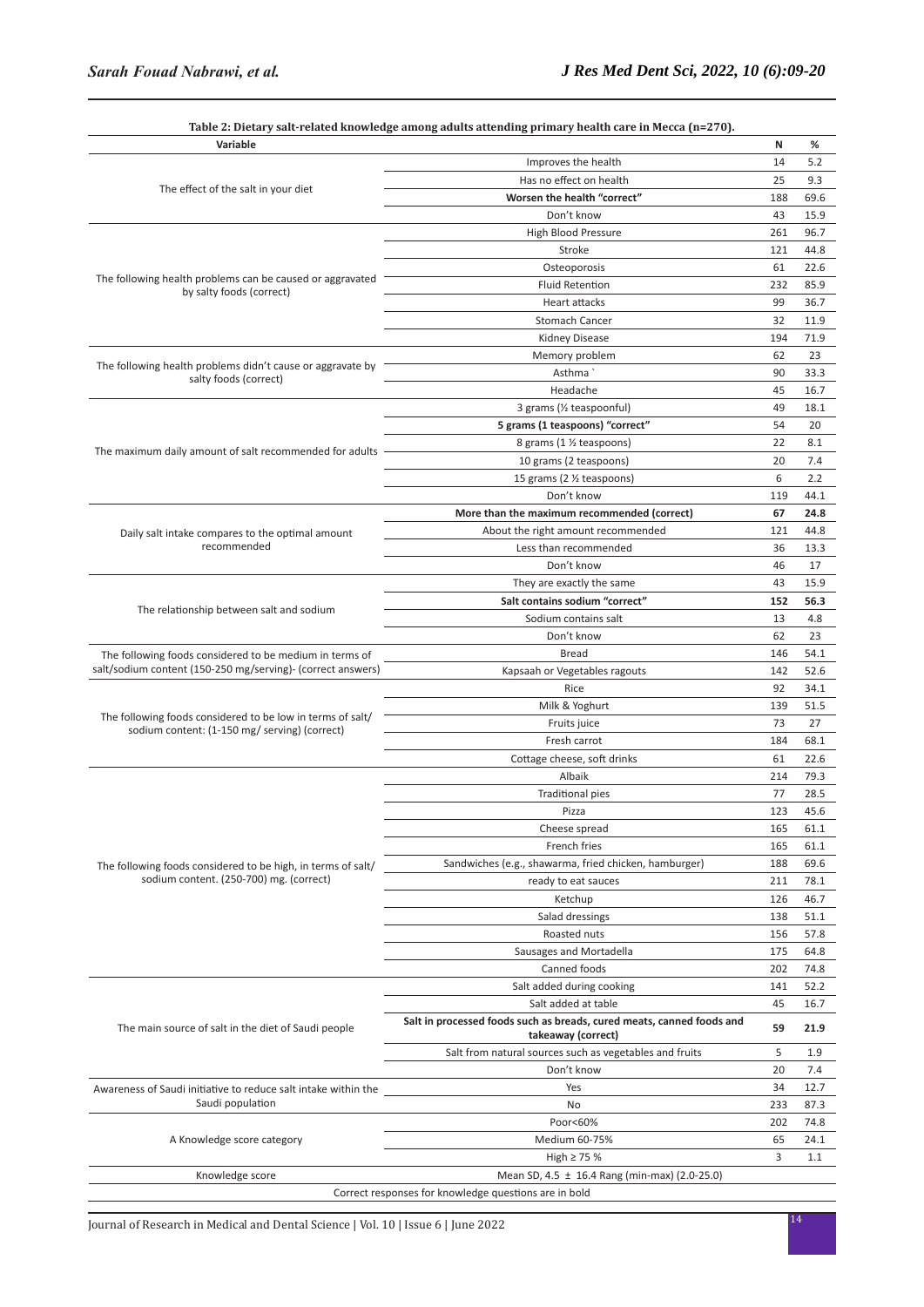| Table 5. Dietal y salt-Felateu attituues alliolig auults attenumg primal y health cal e in Metta tenters (h–270).<br>Variable     |                                                             | Ν              | ℅    |
|-----------------------------------------------------------------------------------------------------------------------------------|-------------------------------------------------------------|----------------|------|
|                                                                                                                                   | <b>Extremely concerned</b>                                  | 40             | 14.8 |
|                                                                                                                                   | Very concerned                                              | 66             | 24.4 |
| I concerned about the aspect of healthy eating                                                                                    | Somewhat concerned                                          | 138            | 51.1 |
|                                                                                                                                   | Not very concerned                                          | 25             | 9.3  |
|                                                                                                                                   | Not at all concerned                                        | $\mathbf{1}$   | 0.4  |
|                                                                                                                                   | Extremely concerned                                         | 45             | 16.7 |
|                                                                                                                                   | Very concerned                                              | 78             | 29   |
| I concerned about the aspect of the amount of salt in food                                                                        | Somewhat concerned                                          | 105            | 39   |
|                                                                                                                                   | Not very concerned                                          | 38             | 14.1 |
|                                                                                                                                   | Not at all concerned                                        | 3              | 1.1  |
|                                                                                                                                   | Strongly agree                                              | 136            | 50.4 |
|                                                                                                                                   | Agree                                                       | 80             | 29.6 |
| My health would improve if I reduced the amount of salt in my diet                                                                | Neither agree nor disagree                                  | 47             | 17.4 |
|                                                                                                                                   | Disagree                                                    | 5              | 1.9  |
|                                                                                                                                   | Strongly disagree                                           | $\overline{2}$ | 0.7  |
|                                                                                                                                   | Strongly agree                                              | 71             | 26.3 |
|                                                                                                                                   | Agree                                                       | 139            | 51.5 |
| I believe salt needs to be added to food to make it tasty                                                                         | Neither agree nor disagree                                  | 42             | 15.6 |
|                                                                                                                                   | <b>Disagree</b>                                             | 16             | 5.9  |
|                                                                                                                                   | Strongly disagree                                           | 2              | 0.7  |
|                                                                                                                                   | Strongly agree                                              | 86             | 31.9 |
|                                                                                                                                   | Agree                                                       | 112            | 41.5 |
| Himalayan salt, pink salt, sea salt and gourmet salts are healthier than regular table salt                                       | Neither agree nor disagree                                  | 59             | 21.9 |
|                                                                                                                                   | <b>Disagree</b>                                             | 11             | 4.1  |
|                                                                                                                                   | Strongly disagree                                           | 2              | 0.7  |
|                                                                                                                                   | Strongly disagree                                           | 59             | 21.9 |
|                                                                                                                                   | Disagree                                                    | 119            | 44.1 |
| It is hard to understand sodium information displayed on food labels                                                              | Neither agree nor disagree                                  | 59             | 21.9 |
|                                                                                                                                   | Agree                                                       | 23             | 8.5  |
|                                                                                                                                   | Strongly agree                                              | 10             | 3.7  |
|                                                                                                                                   | Strongly agree                                              | 100            | 37   |
|                                                                                                                                   | Agree                                                       | 113            | 41.9 |
| When eating out at restaurants/cafes/pubs, I find that lower salt options are not readily available or<br>only in limited variety | Neither agree nor disagree                                  | 46             | 17   |
|                                                                                                                                   | <b>Disagree</b>                                             | $\overline{7}$ | 2.6  |
|                                                                                                                                   | Strongly disagree                                           | 4              | 1.5  |
|                                                                                                                                   | Strongly agree                                              | 128            | 47.4 |
|                                                                                                                                   | Agree                                                       | 95             | 35.2 |
| There should be laws which limit the amount of salt added to manufactured foods                                                   | Neither agree nor disagree                                  | 40             | 14.8 |
|                                                                                                                                   | Disagree                                                    | 4              | 1.5  |
|                                                                                                                                   | Strongly disagree                                           | 3              | 1.1  |
|                                                                                                                                   | Strongly agree                                              | 167            | 61.9 |
| it is important for the us to reduce the amount of processed foods that he/she eats                                               | Agree                                                       | 85             | 31.5 |
|                                                                                                                                   | Neither agree nor disagree                                  | 16             | 5.9  |
|                                                                                                                                   | Disagree                                                    | 2              | 0.7  |
|                                                                                                                                   | Strongly agree                                              | 127            | 47   |
|                                                                                                                                   | Agree                                                       | 98             | 36.3 |
| Reducing your sodium intake is important to you                                                                                   | Neither agree nor disagree                                  | 40             | 14.8 |
|                                                                                                                                   | Disagree                                                    | 2              | 0.7  |
|                                                                                                                                   | Strongly disagree                                           | 3              | 1.1  |
| Attitude score                                                                                                                    | Mean $\pm$ SD, 30.03 $\pm$ 4.31---Rang (min-max), (16-40.0) |                |      |

**Table 3: Dietary salt-related attitudes among adults attending primary health care in Mecca centers (n=270).**

self-reported salt-related behaviors. This study reported limited salt-related knowledge as well as poor practices toward reducing salt intake. Majority of participants (94.4%) had poor dietary salt behaviors that increase salt intake. This finding was in consistent with those reported from Saudi Arabia [17], Lebanon [18] and high-Income Countries [12].

It is worth to note that, the majority of the participants were aware that excessive salt consumption can have negative health consequences, including elevated blood pressure and fluid retention. Compatible with previous research [18], many participants were unaware of the other health illnesses that are possibly associated with high sodium intake like stomach cancer. This was consistent with the only previous study on salt related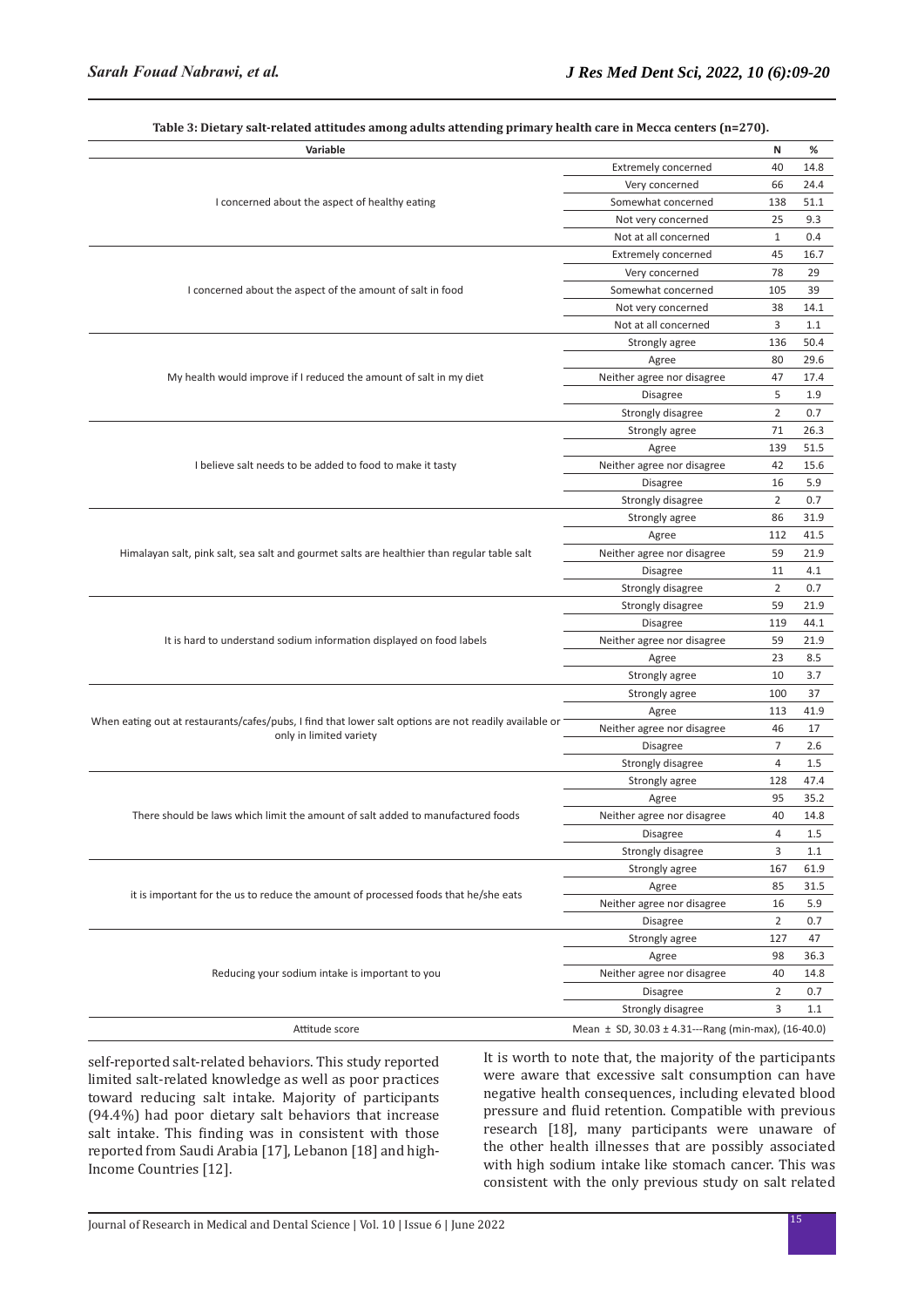

**Figure 1: Level of agreement with attitude statements related to the responsible groups for reducing salt consumption (n= 270).**

| Table 4: The relation between dietary salt-related knowledge, attitude, behaviors, and demographics data among adults attending primary |  |
|-----------------------------------------------------------------------------------------------------------------------------------------|--|
| health care in mecca centers.                                                                                                           |  |

| Variable                     | Knowledge Median (Range) | <b>Attitude Median (Range)</b> | <b>Behavior Median (Range)</b> | p value       |  |
|------------------------------|--------------------------|--------------------------------|--------------------------------|---------------|--|
| Sex                          |                          |                                |                                |               |  |
| Male                         | $16(7-24)$               | 30 (16-39)                     | $5(0.0-10)$                    | $P1=0.148a$   |  |
| Female                       | $17(2-25)$               | 32 (18-40)                     | $5(0.0-12)$                    | P2=0.040* a   |  |
|                              |                          | Age                            |                                |               |  |
| 19-30                        | $17(3-24)$               | $30(21-39)$                    | $5(1-11)$                      | P3=0.566 a    |  |
| $31 - 40$                    | $18(7-25)$               | 30 (16-38)                     | $5(1-9)$                       | P1=0.024* b   |  |
| 41-50                        | $16(4-24)$               | $30(20-40)$                    | $5(0.0-12)$                    | P2=0.123 b    |  |
| $\geq 51$                    | $17(2-24)$               | $31(20-40)$                    | $4(0.0-11)$                    | P3=0.067 b    |  |
|                              |                          | Healthcare workers             |                                |               |  |
| Yes                          | $18(8-25)$               | 29 (18-39)                     | $5(0.0-9)$                     | $P1=0.006*$ a |  |
| No                           | $17(3-24)$               | $31(16-40)$                    | $5(0.0-12)$                    | P2=0.224 a    |  |
|                              |                          | Education                      |                                |               |  |
| Intermediate and lower       | $14(4-21)$               | 29 (22-33)                     | $5(1-11)$                      | P3=0.727a     |  |
| High school                  | $16(2-24)$               | $30(24-35)$                    | $5(1-9)$                       | P1=0.222 b    |  |
| <b>Technical degree</b>      | $17(5-24)$               | $31(16-40)$                    | $5(0.0-12)$                    | P2=0.345 b    |  |
| University bachelor's degree | $18(4-25)$               | $30(23-40)$                    | $5(0.0-9)$                     | P3=0.880 b    |  |
|                              |                          | Occupation                     |                                |               |  |
| Office work                  | $17(4-25)$               | $31(16-24)$                    | $5(1-12)$                      | P1=0.430 b    |  |
| Worker                       | $17(10-25)$              | $30(18-37)$                    | $5(1-9)$                       | P2=0.675 b    |  |
| Craftsmen                    | $14(5-20)$               | 28(20-36)                      | $6(2-8)$                       | P3=0.061 b    |  |
| Unemployed/housewives        | $17(2-24)$               | $31(19-40)$                    | $5(0.0-11)$                    | P1=0.536 b    |  |
|                              |                          | Marital status                 |                                |               |  |
| Single                       | $17(8-24)$               | 30 (22-40)                     | $5(1-9)$                       | P2=0.114 b    |  |
| Married                      | $17(2-25)$               | $30(16-40)$                    | $5(0.0-12)$                    | P3=0.874 b    |  |
| Divorced and widowed.        | $16(4-23)$               | 32(20-39)                      | $5(0-9)$                       | P1=0.943 a    |  |
|                              |                          | Chronic illness                |                                |               |  |
| No                           | $17(3-25)$               | 30 (18-39)                     | $5(0.0-12)$                    | P2=0.010* a   |  |
| Yes                          | $17(2-24)$               | $31(16-40)$                    | $4(0.0-11)$                    | P3=0.009* a   |  |
|                              |                          | Drugs                          |                                |               |  |
| Yes                          | $17(2-24)$               | $31(16-40)$                    | $4(0.0-11)$                    | P1=0.793 a    |  |
| No                           | $17(3-25)$               | 30 (18-39)                     | $5(0.0-12)$                    | $P2=0.166a$   |  |
|                              |                          | <b>BMI</b> category            |                                |               |  |
| Underweight                  | $16(5-24)$               | 30 (22-34)                     | $5(3-8)$                       | P3=0.125a     |  |
| Normal weight                | $17(5-25)$               | $31(20-40)$                    | $5(0.0-11)$                    | P1=0.997 b    |  |
| Overweight                   | $17(3-24)$               | $31(18-39)$                    | $5(1-9)$                       | P2=0.678 b    |  |
|                              |                          |                                |                                |               |  |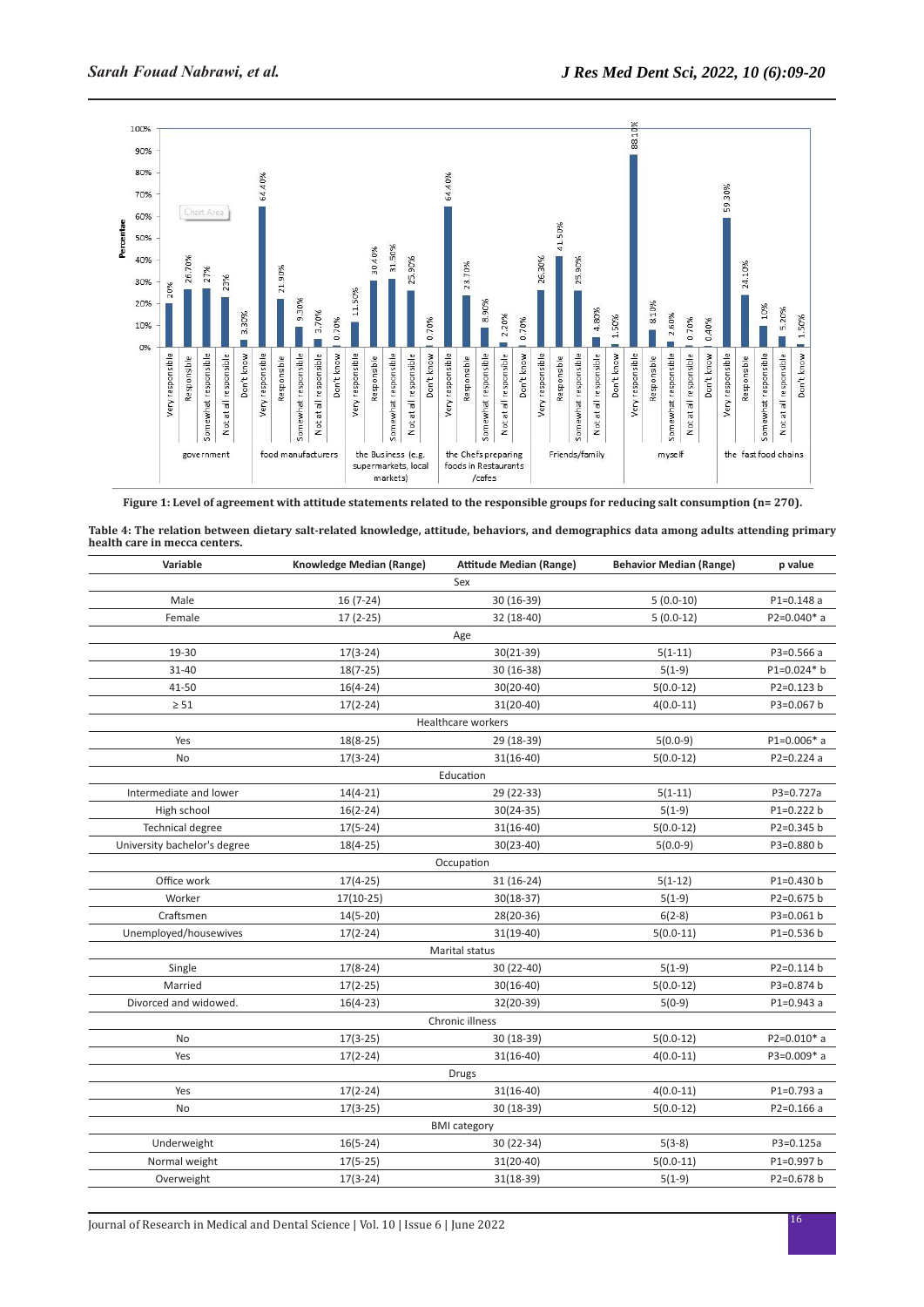| Obesity                                                                                     | $17(2-24)$ | $30(16-38)$                                                     | $4(0.0-12)$ | $P3=0.383 b$ |
|---------------------------------------------------------------------------------------------|------------|-----------------------------------------------------------------|-------------|--------------|
|                                                                                             |            | * Significant at p<0.05, Significant findings are shown in bold |             |              |
| P1: p value for salt related knowledge, P2: for attitude and P3: for salt related behaviors |            |                                                                 |             |              |
|                                                                                             |            | a: Mann-Whitney U test, b: Kruskal-Wallis Test                  |             |              |

**Table 5: Median knowledge and attitude scores (range) across the specific salt-related behavioral practices in a sample of Saudi adults.**

| Variable                                                            | Knowledge Median (Range)                                | <b>Attitude Median (Range)</b> | p value       |
|---------------------------------------------------------------------|---------------------------------------------------------|--------------------------------|---------------|
|                                                                     | Checking label for salt/sodium content                  |                                |               |
| Often                                                               | $17(3-24)$                                              | 32(20-39)                      | $P1 = 0.993a$ |
| Not often                                                           | $17(2-25)$                                              | $30(16-40)$                    | $P2=0.02 a$   |
|                                                                     | Salt/sodium label content affects purchase decision     |                                |               |
| Often                                                               | $17(4-24)$                                              | 32(23-39)                      | $P1=0.740a$   |
| Not often                                                           | $17(2-25)$                                              | $30(16-40)$                    | $P2=0.001a$   |
| Cutting down on salt                                                |                                                         |                                |               |
| Yes                                                                 | $17(2-25)$                                              | $31(16-40)$                    | $P1=0.249a$   |
| No                                                                  | $17(3-25)$                                              | 28(18-39)                      | $P2=0.000a$   |
| Often Purchased foods labelled "no or reduced added salt or sodium" |                                                         |                                |               |
| Often                                                               | $16(5-25)$                                              | $29(18-37)$                    | $P1=0.793a$   |
| Not often                                                           | $17(2-24)$                                              | $31(16-40)$                    | $P2=0.166a$   |
|                                                                     | * Significant findings (i.e., P<0.05) are shown in bold |                                |               |

#### **Table 6: Spearman's rank correlation matrix of the bivariate variables in relation to dietary salt behaviors score.**

|                                                            |    | Knowledge score                                        | <b>Behavior score</b> | Attitude score | <b>BMI</b> (Kg/m2) |
|------------------------------------------------------------|----|--------------------------------------------------------|-----------------------|----------------|--------------------|
|                                                            |    |                                                        | 0.019                 | $.207**$       | $-0.044$           |
| Knowledge score                                            | р  | $\cdot$                                                | 0.755                 | $0.001*$       | 0.468              |
| Behavior score                                             | rs | 0.019                                                  |                       | $-0.072$       | $-0.105$           |
|                                                            | D  | 0.755                                                  |                       | 0.241          | 0.085              |
| Attitude score                                             | rs | $.207**$                                               | $-0.072$              |                | 0.034              |
|                                                            | р  | $0.001*$                                               | 0.241                 | $\cdot$        | 0.577              |
| BMI Kg/m2                                                  | rs | $-0.044$                                               | $-0.105$              | 0.034          | 1                  |
|                                                            | D  | 0.468                                                  | 0.085                 | 0.577          |                    |
| **Correlation is significant at the 0.01 level (2-tailed). |    |                                                        |                       |                |                    |
| *Correlation is significant at the 0.05 level (2-tailed).  |    |                                                        |                       |                |                    |
| p value is illustrated in italic format                    |    |                                                        |                       |                |                    |
|                                                            |    | *Significant findings (i.e., P<0.05) are shown in bold |                       |                |                    |

KAB among Saudis. Most participants in the study were ignorant of the maximum salt intake, while the majority also believed that their daily salt intake would be equal to or below the recommended threshold point. Similarly, the findings are consistent with those reported by Nasreddine et al. among Lebanese costumers [18], Grimes et al. [20]. Amongst adults a recent metaanalysis reported the same findings [12]. In line with the study low level of salt related knowledge among the study participants, most of them were unaware about Saudi initiative to reduce salt intake within the Saudi population Further, The results also revealed that most participants had average awareness of the primary popular foods in Arab countries, that provide salt in the diet such as bread, traditional pies, pizza, Salad dressings, and roasted nuts as a high source of salt food items. Less than a quarter recognizing processed foods as the main sources of salt intake. Similar result was reported in Lebanon and Sharjah investigating attitudes, knowledge, and behavior related to salt consumption [14,18]. These data suggest that Saudis participants are unaware that some of the most common sources of dietary salt are 'hidden' in regular foods. This could explain why nearly half of the study participants showed concern about the amount of salt in their diet.

The current study highlighted the Dietary salt-related behaviors among adults attending primary health care centers in Mecca. Despite the fact that most of participants were adding salt on table and while cooking, more than half of participants reported they were trying to cut down on the amount of dietary salt intake. The main explanation for this that they reported that the common constraint to reducing salt intake was that salt makes food taste delicious. Most of the participants had poor dietary salt-related behaviors. This was consistent with other studies conducted in Arab countries [13-15,17,18]. Concerning Food label related behaviors, while a quarter of the participants said they often read food labels, only 13.3 percent said they check specifically for salt levels. It is worth mentioning that most of the participants reported that the salt content on the label doesn't affect their decision to purchase the product. These findings are higher than the results reported by Nasreddine et al and Webster J et al [18,21]. This could be explained by higher rate of participants (59.4%)) reported that saltrelated label information is not comprehensible lead to difficulty in using and interpreting labeled sodium information. Similar result was reported in Lebanon study (62.2%) [18].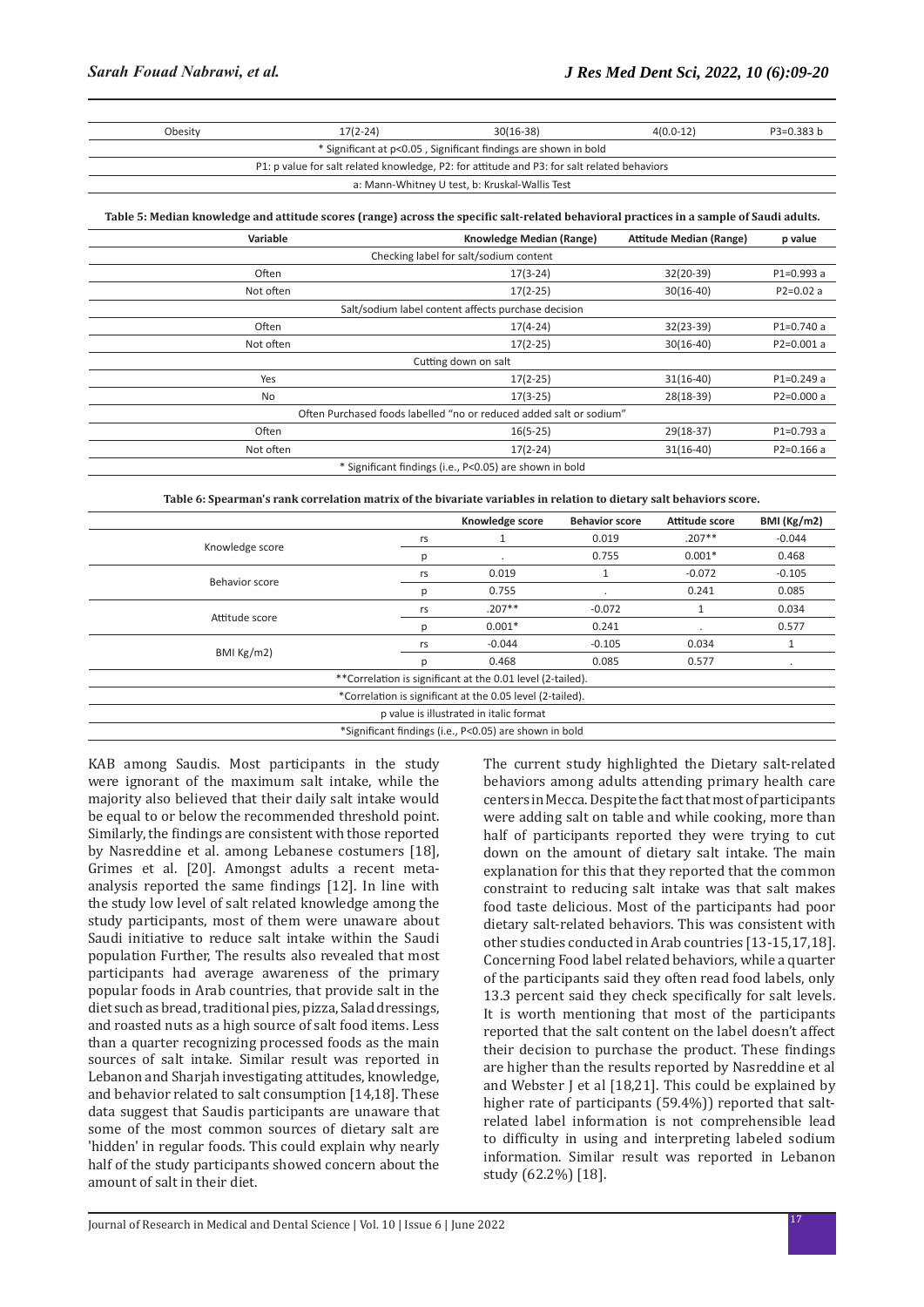The findings of this research revealed that higher saltrelated knowledge and more positive attitude to reduce salt intake were significantly higher among younger adults. This was in contrast with previous studies that showed that older people demonstrate higher levels of salt-related knowledge and awareness, where the prevalence of diseases increases with increasing age and nutritional counselling is more common among elderly than among younger adults [18,22]. Similarly, positive attitude was significantly higher among participants with chronic diseases and knowledge was also significantly higher among healthcare workers. Both health care workers and individuals with chronic diseases are more health and nutrition conscious and exposed more to dietary and nutritional counseling. It is noteworthy that in the current study, female sex was identified as a characteristic associated with a more beneficial attitude towards salt reduction. This was consistent previous studies stating women to have higher salt-related knowledge and attitudes [17,23]. A review published in 2018 revealed similar conclusions. Females made a stronger attempt to minimize sodium levels by limiting salt intake and purchasing less fast food, according to McKenzie B et al review [23]. In fact, women were shown to be more health concerned than men in general and were more inclined to read and follow dietary advice. However, in the current study, there was no significant association reported between salt related KAB and participant's marital status. This was consistent with the findings of Othman et al. [24] However, contrary to previous findings [25], we did not observe any significant relationship between educational level and salt related KAB. Higher BMI among the studied participants in this study wasn't linked to better salt related behaviors. In a study conducted in China, individuals who knew they were at an elevated risk of health repercussions due to high sodium intake were more likely to prioritize salt reduction [22].

Interestingly, In the current study positive attitude towards salt reduction was significantly higher among those with more frequent checking salt/sodium food labels, and higher rate of cutting down salt intake behavior, this means that participants who reported positive attitude towards salt reduction adopt favorable salt-related behaviors. this could be explained with the theory of planned behavior where individual behaviors are affected by knowledge and attitudes. These results are in line with Grimes, CA et al [20] and Nasreddine et al [18], where knowledge and attitudes played an important role in prediction of sodium intake. However, this study couldn't establish a relationship between salt intake related knowledge and behaviors, and we found that dietary salt behaviors were significantly lower among those with chronic illness who supposed to be more knowledgeable. This contradicts previous research in this point, where people aware of the hazardous effects of high dietary salt on health were more likely to report cutting down on salt and people aware of the relationship between salt and sodium were more likely to modify their food purchase decision based on salt label content [18]. Several previous studies also reported that salt reduction education, was effective in improving saltrelated behavioral practices [26]. For instance, raising awareness about the maximal limit of daily salt intake and the main source of salt in proceeds foods can help in making better choices when purchasing processed foods and ease the understanding of nutrition information on food labels. Also, raising the consumer's awareness and emphasizing on processed foods as the main source of dietary salt put pressure on the food industry to take actions towards decreasing the sodium content of food. In agreement with our findings, some studies reported that increasing salt related awareness have no impact on self-reported practices [17,27,28]. Similarly, previous reviews suggest good salt related awareness alone are unlikely to have a substantial impact on population salt intake behaviors [12,17,29]. The relationship between salt-related knowledge and practices is complex, and it can be influenced by a variety of factors such as demography, education levels, economic status, the environment, and culture. Complementary to knowledge availability of a healthier food supply and environments that support lower salt intake such as reformulation to reduce salt content in foods, fiscal, trade or healthy food procurement policies are needed to ensure a substantial and sustained impact [29,30].

#### **CONCLUSION**

In conclusion, this study presented a crucial insight of salt-related knowledge, attitude, and behaviors among a sample of Saudi Arabian adults, and revealed poor levels, emphasizing the crucial need to develop effective, evidence-based salt-reduction campaigns on dietary salt recommendations, identify main sources of sodium in the Saudi diet, and guide national policies. Additionally, increasing consumer knowledge and highlighting processed foods as the primary source of dietary salt exert pressure on the food industry to try to limit sodium content in products. future studies addressing the barriers to salt reduction are needed, as well as support for present initiatives in Saudi Arabia to reduce salt while maintaining taste and acceptance. Longitudinal and interventional studies are recommended to observe changes over time and to assess the impact of raising community awareness on salt reduction. There are a number of strengths of this study, including the inclusion of appropriate sample size, our sample was recruited randomly, covering multiple PHCs in mecca city. In addition, research on KAB among male and female Saudi adults is limited. Targeting adult age is very crucial as high salt consumption and health impact tends to be greater for populations in this life stage. However, there are also some limitations to consider. Firstly, all data are self-reported which may involve recall bias and may be different from actual behavior. Finally, because the study was conducted at a single city in Saudi Arabia, more caution should be used when extrapolating the findings to other communities. Multisector collaboration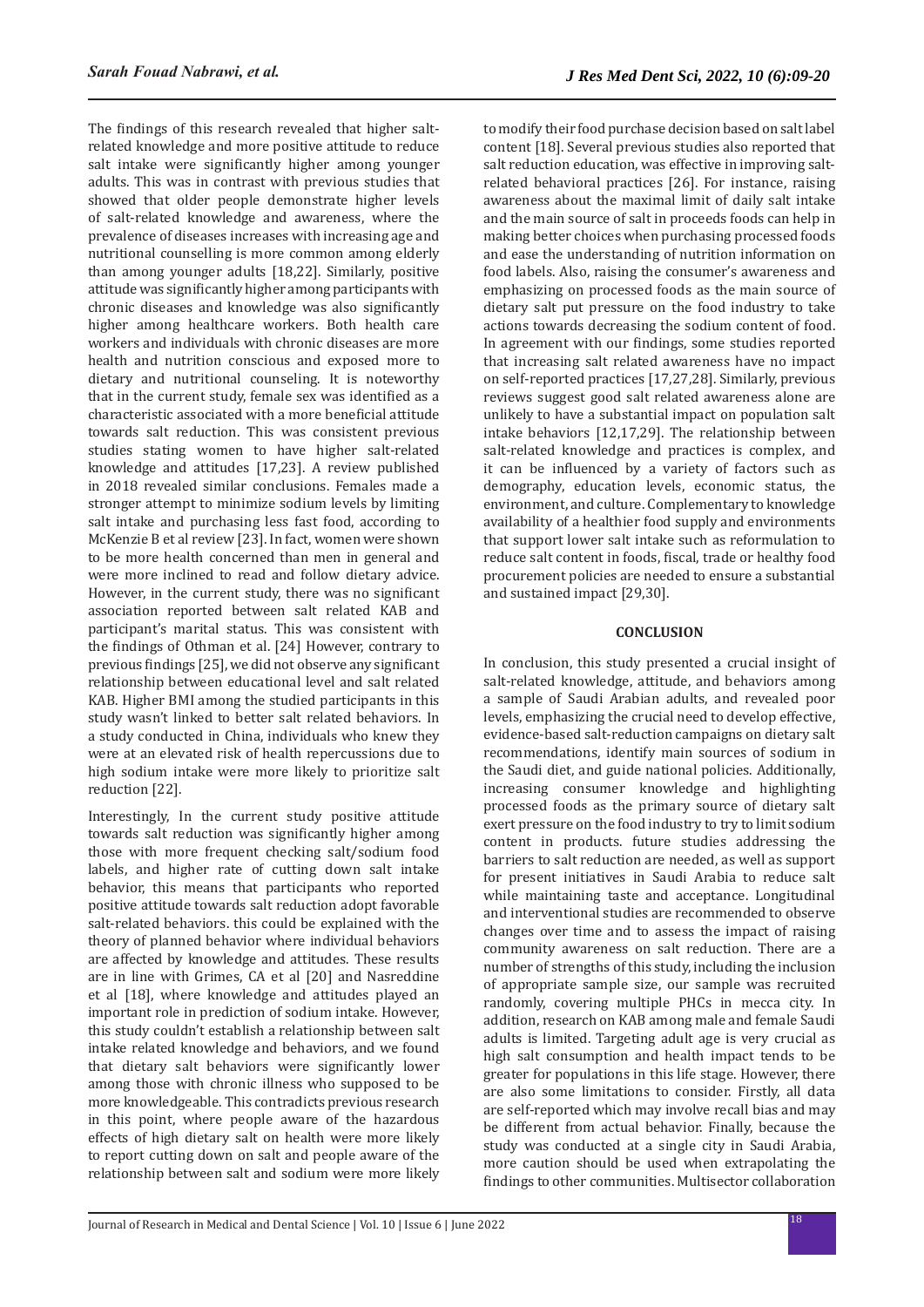between the food manufacturers, health agencies and government are required to improve public awareness and to reduce the salt content of foods to decrease population salt consumption in Saudi Arabia.

## **ACKNOWLEDGEMENTS**

We would like to thank residents, colleagues, and administrative staff at Mecca Preventive Medicine Program, Public Health Administration, Mecca Health Affairs, Ministry of Health, Saudi Arabia, for their continuous support.

### **AUTHOR CONTRIBUTIONS**

Sarah Nabrawi and Nesrin Kamal Abd El Fattah designed the Study proposal and questionnaire and collect research data. Nesrin Kamal Abd El Fattah and Sarah Nabrawi share in article writing. Nesrin Kamal Abd El Fattah analyzed data.

# **FINANCIAL SUPPORT**

Self-funded.

# **CONFLICT OF INTEREST**

The authors declare that they have no conflict of interest.

## **INSTITUTIONAL REVIEW BOARD STATEMENT**

This study was conducted according to the guidelines laid down in the Declaration of Helsinki and all procedures involving research study participants were approved by the Research Ethics Committee of Taif Health Affairs, Ministry of Health, and Saudi Arabia approved this study (IRB. HAP-02-T-067, 653). Written informed consent was obtained from all study participants.

## **DATA AVAILABILITY STATEMENT**

Further inquiries can be directed to the corresponding author.

#### **REFERENCES**

- 1. He FJ, MacGregor GA. [Salt reduction lowers](https://www.thelancet.com/journals/lancet/article/PIIS0140-6736(11)61174-4/fulltext) [cardiovascular risk: Meta-analysis of outcome trials.](https://www.thelancet.com/journals/lancet/article/PIIS0140-6736(11)61174-4/fulltext) Lancet 2011; 378:380-382.
- 2. https://www.who.int/publications-detailredirect/9789241514620
- 3. He FJ, Li J, Macgregor GA. [Effect of longer term modest](https://www.bmj.com/content/346/bmj.f1325) [salt reduction on blood pressure: Cochrane systematic](https://www.bmj.com/content/346/bmj.f1325) [review and meta-analysis of randomised trials.](https://www.bmj.com/content/346/bmj.f1325) Br Mrd J 2013; 346:1325.
- 4. Aburto NJ, Ziolkovska A, Hooper L, et al. [Effect of lower](https://www.bmj.com/content/bmj/346/bmj.f1326.full.pdf) [sodium intake on health: systematic review and meta](https://www.bmj.com/content/bmj/346/bmj.f1326.full.pdf)[analyses.](https://www.bmj.com/content/bmj/346/bmj.f1326.full.pdf) Br Med J 2013; 346:1326.
- 5. Ferlay J, Shin HR, Bray F, et al. [Estimates of worldwide](https://onlinelibrary.wiley.com/doi/full/10.1002/ijc.25516)

[burden of cancer in 2008: GLOBOCAN 2008](https://onlinelibrary.wiley.com/doi/full/10.1002/ijc.25516). Int J Cancer 2010; 127:2893-917.

- 6. https://apps.who.int/iris/bitstream/ handle/10665/94384/9789241506236\_eng. pdf?sequence=1
- 7. http://www.who.int/en/news-room/fact-sheets/ detail/salt-reduction
- 8. Alkhunaizi AM, Al Jishi HA, Al Sadah ZA. [Salt intake in](https://apps.who.int/iris/bitstream/handle/10665/326758/EMHJ_19_11_2013.pdf?sequence=1#page=17)  [eastern Saudi Arabia](https://apps.who.int/iris/bitstream/handle/10665/326758/EMHJ_19_11_2013.pdf?sequence=1#page=17). East Mediterr Health J 2013; 19:915-918.
- 9. Saeedi MY, AlMadani AJ, Alsafi YH, et al. [Estimation of](https://www.academia.edu/download/57744087/fulltext_chronicdiseases-v4-id1026.pdf)  [Sodium and Potassium Intake in 24-Hours Urine, Aljouf](https://www.academia.edu/download/57744087/fulltext_chronicdiseases-v4-id1026.pdf)  [Region, Northern Saudi Arabia](https://www.academia.edu/download/57744087/fulltext_chronicdiseases-v4-id1026.pdf). Chronic Dis Int 2017; 4:1026.
- 10. Moradi-Lakeh M, El Bcheraoui C, Afshin A, et al. [Diet in](https://www.cambridge.org/core/journals/public-health-nutrition/article/diet-in-saudi-arabia-findings-from-a-nationally-representative-survey/5AE1B48B5D0021C6FEF87DE3405B040F)  [Saudi Arabia: Findings from a nationally representative](https://www.cambridge.org/core/journals/public-health-nutrition/article/diet-in-saudi-arabia-findings-from-a-nationally-representative-survey/5AE1B48B5D0021C6FEF87DE3405B040F)  [survey](https://www.cambridge.org/core/journals/public-health-nutrition/article/diet-in-saudi-arabia-findings-from-a-nationally-representative-survey/5AE1B48B5D0021C6FEF87DE3405B040F). Public Health Nutr 2017; 20:1075-81.
- 11. Alhamad N, Almalt E, Alamir N, et al. [An overview of salt](https://cdt.amegroups.com/article/view/6460/7284)  [intake reduction efforts in the gulf cooperation council](https://cdt.amegroups.com/article/view/6460/7284)  [countries](https://cdt.amegroups.com/article/view/6460/7284). Cardiovasc Diagn Ther 2015; 5:172-1777.
- 12. Bhana N, Utter J, Eyles H. [Knowledge, attitudes and](https://link.springer.com/article/10.1007/s13668-018-0239-9)  [behaviours related to dietary salt intake in high-income](https://link.springer.com/article/10.1007/s13668-018-0239-9)  [countries: A systematic review.](https://link.springer.com/article/10.1007/s13668-018-0239-9) Curr Nutr Rep 2018; 7:183-197.
- 13. Al-Mawali A, D'Elia L, Jayapal SK, et al. [National survey to](https://bmjopen.bmj.com/content/10/10/e037012.abstract)  [estimate sodium and potassium intake and knowledge](https://bmjopen.bmj.com/content/10/10/e037012.abstract)  [attitudes and behaviors towards salt consumption](https://bmjopen.bmj.com/content/10/10/e037012.abstract)  [of adults in the Sultanate of Oman.](https://bmjopen.bmj.com/content/10/10/e037012.abstract) BMJ Open 2020; 10:e037012.
- 14. Cheikh Ismail L, Hashim M, H Jarrar A, et al. [Knowledge,](https://www.mdpi.com/2072-6643/11/5/941)  [attitude, and practice on salt and assessment of dietary](https://www.mdpi.com/2072-6643/11/5/941)  [salt and fat intake among university of Sharjah students.](https://www.mdpi.com/2072-6643/11/5/941) Nutrients 2019; 11:941.
- 15. Alawwa I, Dagash R, Saleh A, et al. [Dietary salt](https://www.ajol.info/index.php/ljm/article/view/176246)  [consumption and the knowledge, attitudes and behavior](https://www.ajol.info/index.php/ljm/article/view/176246)  [of healthy adults: A cross-sectional study from Jordan.](https://www.ajol.info/index.php/ljm/article/view/176246) Libyan J Med 2018; 13:1479602.
- 16. Brown IJ, Tzoulaki I, Candeias V, et al. [Salt intakes around](https://academic.oup.com/ije/article/38/3/791/684827?login=true)  [the world: implications for public health.](https://academic.oup.com/ije/article/38/3/791/684827?login=true) Int J Epidemiol 2009; 38:791-813.
- 17. Hanbazaza MA, Mumena WA. [Knowledge and practices](https://www.mdpi.com/1660-4601/17/16/5749)  [related to salt intake among Saudi adults.](https://www.mdpi.com/1660-4601/17/16/5749) Int J Environ Res Public Health 2020; 17:5749.
- 18. Nasreddine L, Akl C, Al-Shaar L, et al. [Consumer](https://www.mdpi.com/2072-6643/6/11/5079)  [knowledge, attitudes and salt-related behavior in the](https://www.mdpi.com/2072-6643/6/11/5079)  [Middle East: The case of Lebanon](https://www.mdpi.com/2072-6643/6/11/5079). Nutrients 2014; 6:5079.
- 19. Grimes CA, Kelley SJ, Stanley S, et al. [Knowledge,](https://bmcpublichealth.biomedcentral.com/articles/10.1186/s12889-017-4451-0)  [attitudes and behaviours related to dietary salt among](https://bmcpublichealth.biomedcentral.com/articles/10.1186/s12889-017-4451-0)  [adults in the state of Victoria, Australia 2015](https://bmcpublichealth.biomedcentral.com/articles/10.1186/s12889-017-4451-0). BMC Public Health 2017; 17:532.
- 20. Grimes CA, Riddell LJ, Nowson CA. [Consumer knowledge](https://www.sciencedirect.com/science/article/abs/pii/S019566630900542X)  [and attitudes to salt intake and labelled salt information.](https://www.sciencedirect.com/science/article/abs/pii/S019566630900542X) Appetite 2009; 53:189-194.
- 21. Webster JL, Li N, Dunford EK, et al. Consumer